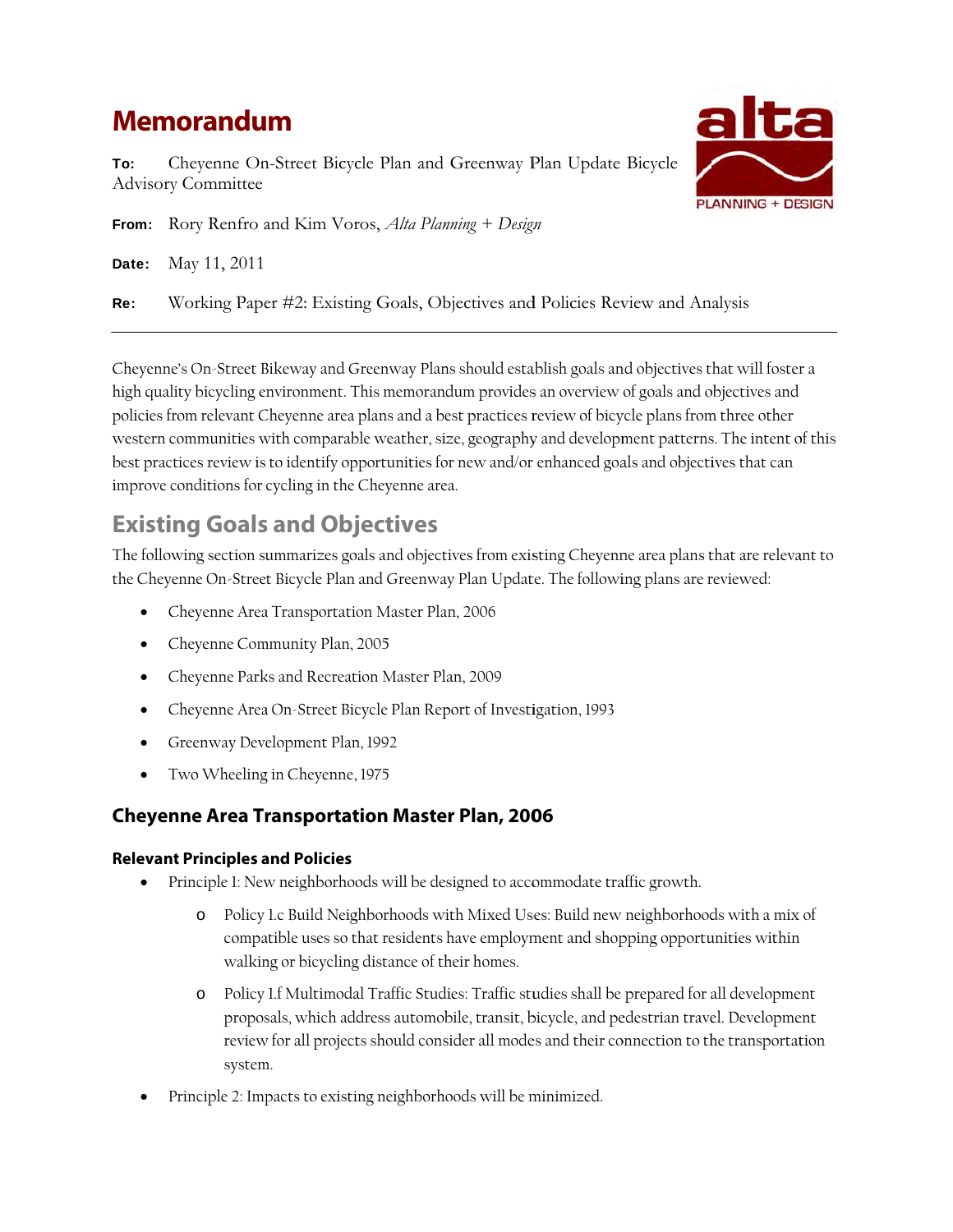- Principle 3: The Cheyenne Area will build a multi-modal transportation system that consists of streets, sidewalks, bicycle facilities, and transit.
	- o Policy 3.a Complete Streets: Build arterial and collector streets as complete streets, providing travel lanes for automobiles, bikes, buses, bike lanes, and sidewalks.
	- o Policy 3.b Neighborhood Design to Support Walking and Bicycling: Neighborhoods should have adequate, well connected sidewalk and trail facilities to improve pedestrian and bicycle opportunities.

## **Bicycle Needs**

The bicycle is a healthy and viable alternative to the automobile for many trips. It can also play an important role in helping the city to reduce congestion, improve air quality, improve the overall health of Cheyenne area citizens, and develop a more balanced transportation system. Cheyenne has recently indicated the importance of bicycle travel with the adoption of new bicycle-friendly street standards. These standards designate bicycle lanes on all roadways as they are built or re-built, where appropriate.

Bicycle facility needs are based on general principles of safe and convenient bicycling, as well as site specific situations in the Cheyenne Area. These can be summarized as follows:

- Safety and convenience
- Connections to recreational paths and trails
- Connections between destinations
- Options
- Signage
- Bicycle parking
- Intermodal connections
- Ancillary facilities
- Demand

#### **Bicycle Vision Plan**

As defined in the City's new street standards, all roadway improvements in the 2030 Roadway Vision Plan will include construction of separate bike facilities. The City of Cheyenne has previously proposed improvements to on-street bicycle facilities. These proposed improvements are included in the 2030 Bicycle Vision Plan as bike lane retrofits shown in Figure 14.

## **Cheyenne Community Plan, 2005**

#### **Relevant Foundations, Principles and Policies**

- Foundation 3: Fostering a Vital Economy and Activity Centers
	- o Principle 3.4: Our commercial and mixed-use activity centers will be pedestrian-oriented and well-designed with public spaces.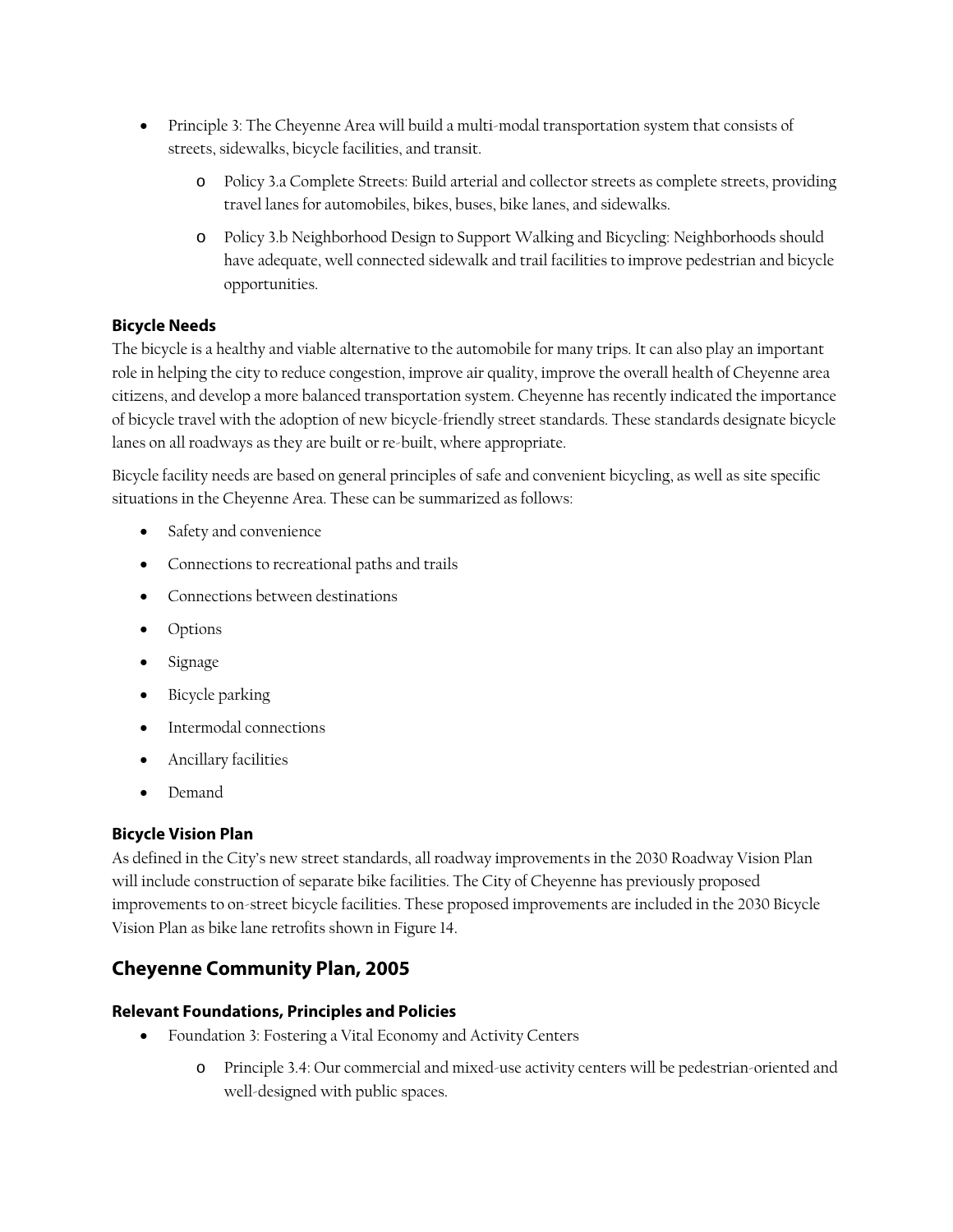- Policy 3.4.b. Activity centers and circulation access. Main entrances or driveways should be integrated with the surrounding networks to provide clear connections between uses for vehicles, pedestrians and bicycles.
- Foundation 4: Developing a Connected and Diverse Transportation System
	- o Principle 4.2: The Cheyenne area will minimize impacts to our existing neighborhoods when making road improvements.
		- Policy 4.2.a: Limit Major Roadway Widening in Neighborhoods. In general, the community should only consider widening roadways that may impact existing neighborhoods for those roadways that already serve as major thoroughfares.
		- Policy 4.2.b: Consider Alternative Solutions to Road Widening. When alternative solutions are available, the community should prioritize solutions that will minimize impacts to existing neighborhoods, even if the solutions may be less effective at reducing traffic.
		- Policy 4.2.c: Impacts on Historically Significant Neighborhoods. Preserve the integrity and character of historically significant neighborhoods when widening roadways.
	- o Principle 4.3: The Cheyenne area will have a diverse transportation system that consists of streets, sidewalks, bicycle facilities, and transit.
		- Policy 4.3.a: "Multi-modal" Streets. The community will design and construct arterial and collector streets to be "multimodal," by providing travel lanes for automobiles, bikes, buses, bike lanes, and sidewalks.
		- Policy 4.3.b: Neighborhood Design to Support Walking and Bicycling. New neighborhoods should contain a mix of compatible uses so that residents have recreation, employment and shopping opportunities within walking or bicycling distance of their homes.
		- Policy 4.3.d: Interconnected Neighborhood Street, Bikeway, and Sidewalk Patterns. New neighborhoods should contain street systems that encourage internal pedestrian, bike, and auto circulation. They should also limit traffic volumes and speeds on neighborhood collector and local streets where houses front. Sidewalks should be installed on both sides of neighborhood collector streets and at least one side of local residential streets in accordance with street design standards.
		- Policy 4.3.e: Loop Trail System Connects Greenway. The Greenway trail system serves as an important transportation and recreation system. Expanding on this system—to fill the gaps, and making connections to it—is our community's priority for trails.
- Foundation 6: Creating a Legacy of Parks, Open Space and Trails
	- o Principle 6.2: Our community will extend and enhance our trail system and Greenway.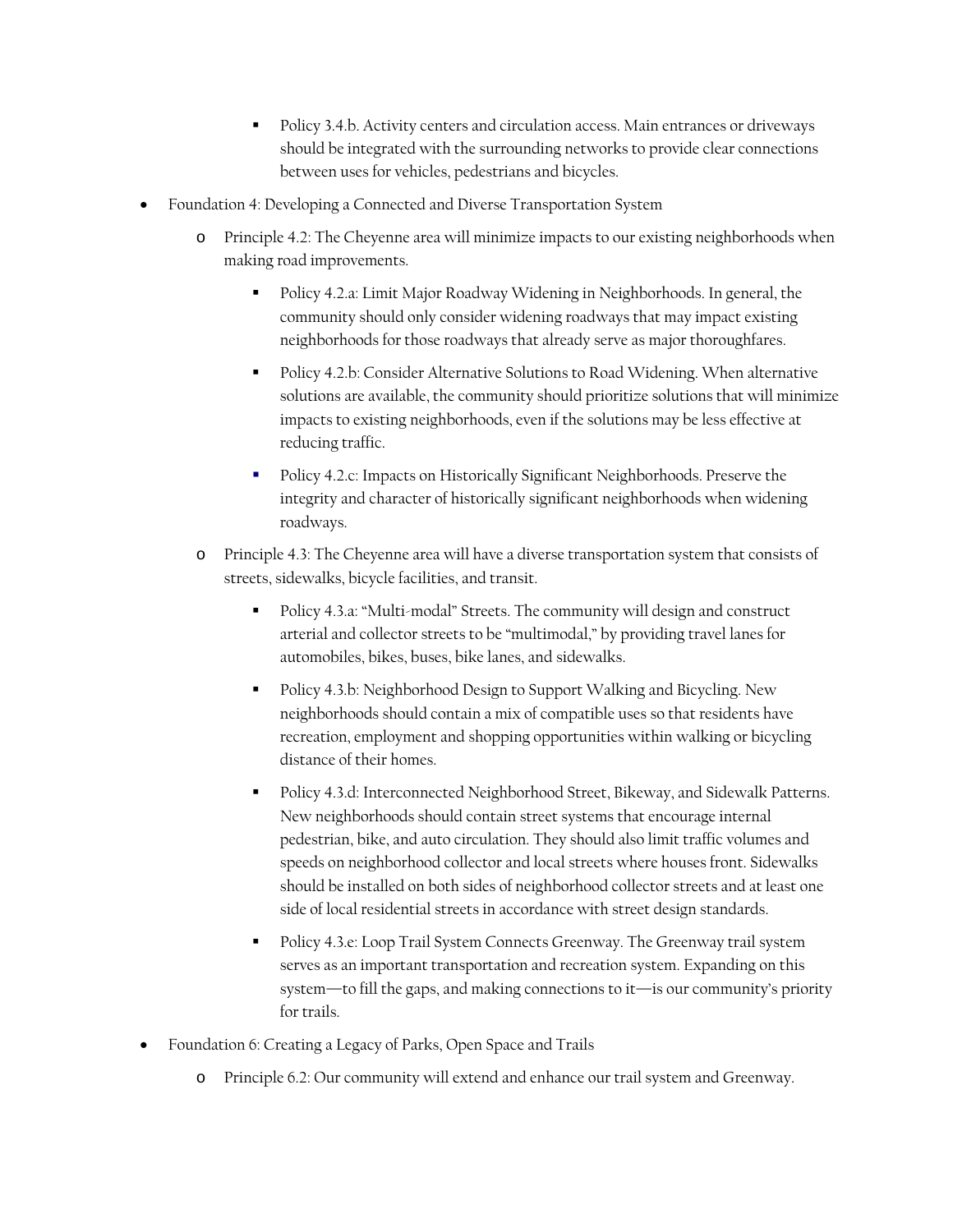- Policy 6.2.a: Connected Greenway System. Recognizing the Greenway is important recreation and transportation trail resource, the community will identify and fix "gaps" in the current system.
- Policy 6.2.b: Connected Community-Wide Trail System The community will connect a larger community-wide primary trail system to connect major destinations and provide opportunities to recreation routes (loops), as identified through the Master Plan. Developers should provide local trails to connect neighborhoods to the regional Greenway.
- Policy 6.2.c: Dedicated Greenway Funding The community will identify funding sources for acquisition, development, and operation of a community trail system.
- Foundation 7: Developing in a Fiscally Responsible Way
	- o Principle 7.2: The Cheyenne area will provide adequate public facilities and services for current and future residents in a fiscally responsible manner.
		- Policy 7.2.d: Schools generally should be co-located with parks, trails, and other recreation facilities to provide combined utilization of parks and transportation.

## **Cheyenne Parks and Recreation Master Plan**

#### **Relevant Principle and Policies**

- Principle 2: Our community will extend and enhance our trail system and greenway.
	- o Policy 2.1: A community-wide primary trail system that connects major destinations (e.g., Community Parks, large open space, recreation centers, shopping districts, employment districts, LCCC, downtown, major event centers, fairgrounds, etc.) will be provided. This will be balanced between trails within the city limits, and those that will reside outside of city limits, such as trails in large open space areas.
	- o Policy 2.2: Emphasis will be placed on protecting trail corridors through the acquisition of easements and rights-of-way in advance of development.
	- o Policy 2.3: Opportunities will be provided for 3- to 5-mile trail loops with areas of interest along the route.
	- o Policy 2.4: Road rights-of-way for trails will only be used in the absence of other suitable corridors.
	- o Policy 2.5: Both paved and non-paved trails will be provided to accommodate a variety of users. As such, trails will strive to provide ADA compliant grades and universal accessibility.
	- o Policy 2.6: "Gaps" in the current Greenway system will be closed as soon as practical. If necessary, temporary or natural surface trails will be built until full construction to the ultimate design standard can be completed.
	- o Policy 2.7: New development should be planned to support completion of the City's trails system and provide permanent right-of-way for planned trails.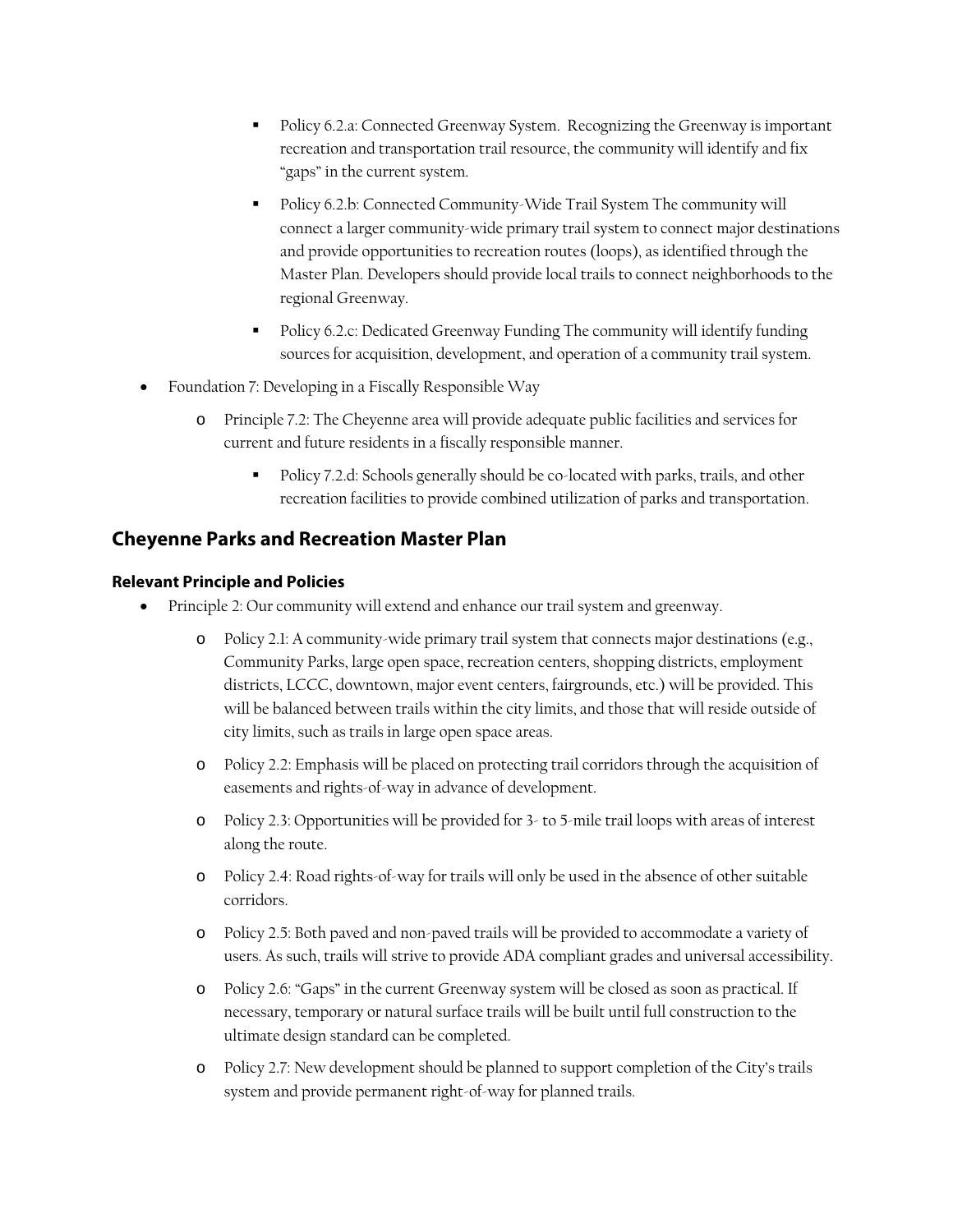o Policy 2.8: City departments will work together to establish trail and greenway corridors.

## **Cheyenne Area On-street Bicycle Plan Report of Investigation, 1993**

#### **Purpose**

The purpose of the On-street Bicycle Plan is "to describe a safe, convenient, and economical plan for use of public streets by bicycles. Specifically, the plan presents a proposed network of bike routes and bike lanes to serve the cycling public.

This plan does not constitute a construction contract document. It presents the following information for city, county, and state officials and the cycling public:

- A critical evaluation of the suitability for bicycle facilities on streets and roads in the Cheyenne area that have been proposed as bikeways
- Recommended criteria for bicycle facilities
- A proposed system of on-street bike lanes that meet the criteria
- Estimated programming costs
- Some suggestions for implementation of the on-street plan

The report provides a foundation for a plan by collecting street data, evaluating the "rideability" of the segments, assembling criteria, and thinking through the process of selection of the segments for an on-street system. The recommendations presented in the plan are to some extent subjective. Trade-offs were made among considerations of convenience (for cyclists and motorists), compliance with nationally recognized standards, aesthetics, and cost. The plan states that 'public officials and cyclists may prefer alternatives or modifications to these recommendations -- both in overall concept and in detail'. Additionally, the plan is expected to be revised with input from individuals and groups prior to implementation.

#### **Objective**

The plan strives to answer the question: What is the best system of on-street bike lanes that would be consistent with the needs of cyclists and the motoring public, standards of safety, and costs?

## **Greenway Development Plan, 1992**

#### **Purpose and Intent of the Plan**

The purpose of the Greenway Development Plan is to give an overview of the entire proposed greenway path system. It is also intended to establish parameters for consistent design and quality throughout the system. The Greenway Development Plan shall be used as a guide for subsequent design and construction of the greenway path system.

In addition, the charge given the consulting team by the Greenway Technical Review Committee and the governing body was to create a Greenway Development Plan which provides for a quality greenway system to be of recreational, transportation, environmental and economic benefit to the City of Cheyenne and Laramie County.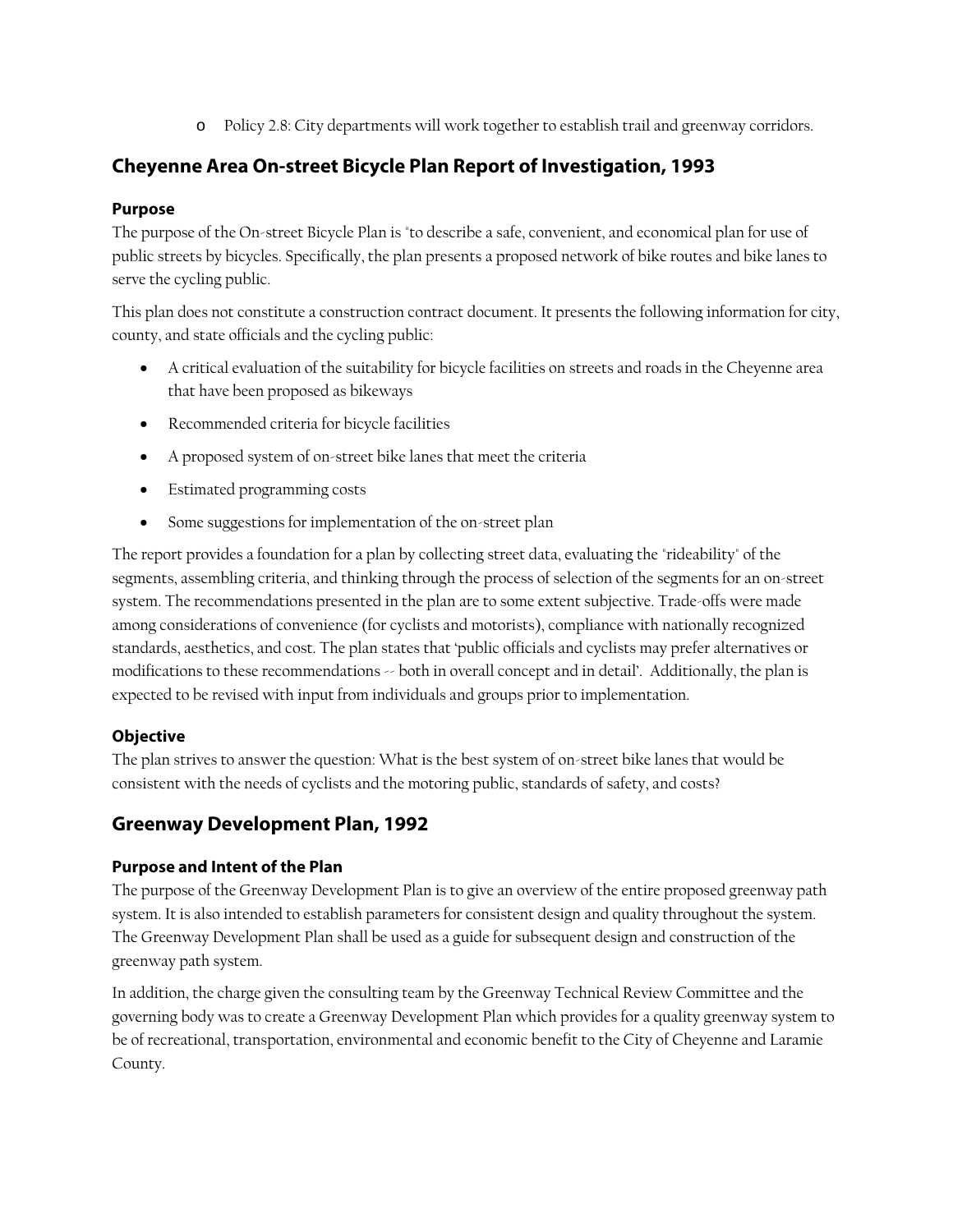## **Best Practices Review**

The following best practices review summarizes relevant goals, objectives and policies from transportation, bicycle and/or greenway plans from the following jurisdictions:

- Boulder, Colorado: Transportation Master Plan, 2008
- Fort Collins, Colorado: 2008 Bicycle Plan
- Bend, Oregon: Metropolitan Transportation Plan, 2007

The first portion of this review lists goals, policies and objectives by jurisdiction, while the second portion of the review categorizes goals, policies and objectives using a "5E's." approach $^{\rm l}$ .

Please note that different cities and plans use terms such as "goal" and "objective" in different ways. This discrepancy should not distract from the intent of this paper, which is to demonstrate which subjects are being prioritized and how they are being framed, not terminology distinctions.

## **City of Boulder Transportation Master Plan, 2008**

## **Bicycle Policies**

- The city will complete a grid-based system of primary and secondary bicycle corridors to provide bicycle access to all major destinations and all parts of the community.
- The city will coordinate with Boulder County, CU, the Boulder Urban Renewal Authority (BURA), neighborhood plans, the City Parks and Recreation Department, the Open Space and Mountain Parks Department, and other government entities and plans to ensure that all city and county projects connect with and/or help to complete the corridor network.
- The city will work with property owners, developers, the BURA, the Boulder Valley School District (BVSD), the City Parks and Recreation Department and CU to ensure that commercial, public, and mixed-use and multi-unit residential sites provide direct, safe and convenient internal bicycle circulation oriented along the line of sight from external connections to areas near building entrances and other on-site destinations.
- The city will combine education and enforcement efforts to help instill safe and courteous use of the shared public roadway, with a focus on better educating students on how to properly share the road with bicyclists, pedestrians and users of transit.

#### **Investment Policies**

1

The city shall generally give priority to transportation investments as follows:

- Highest priority system operations, maintenance and travel safety;
- Next priority operational efficiency improvements and enhancement of the transit, pedestrian and bicycle system;
- Next lowest priority quality of life, such as sound walls and traffic mitigation; and

<sup>1</sup> The "Five E's" approach includes Education, Encouragement, Enforcement, Engineering and Evaluation strategies.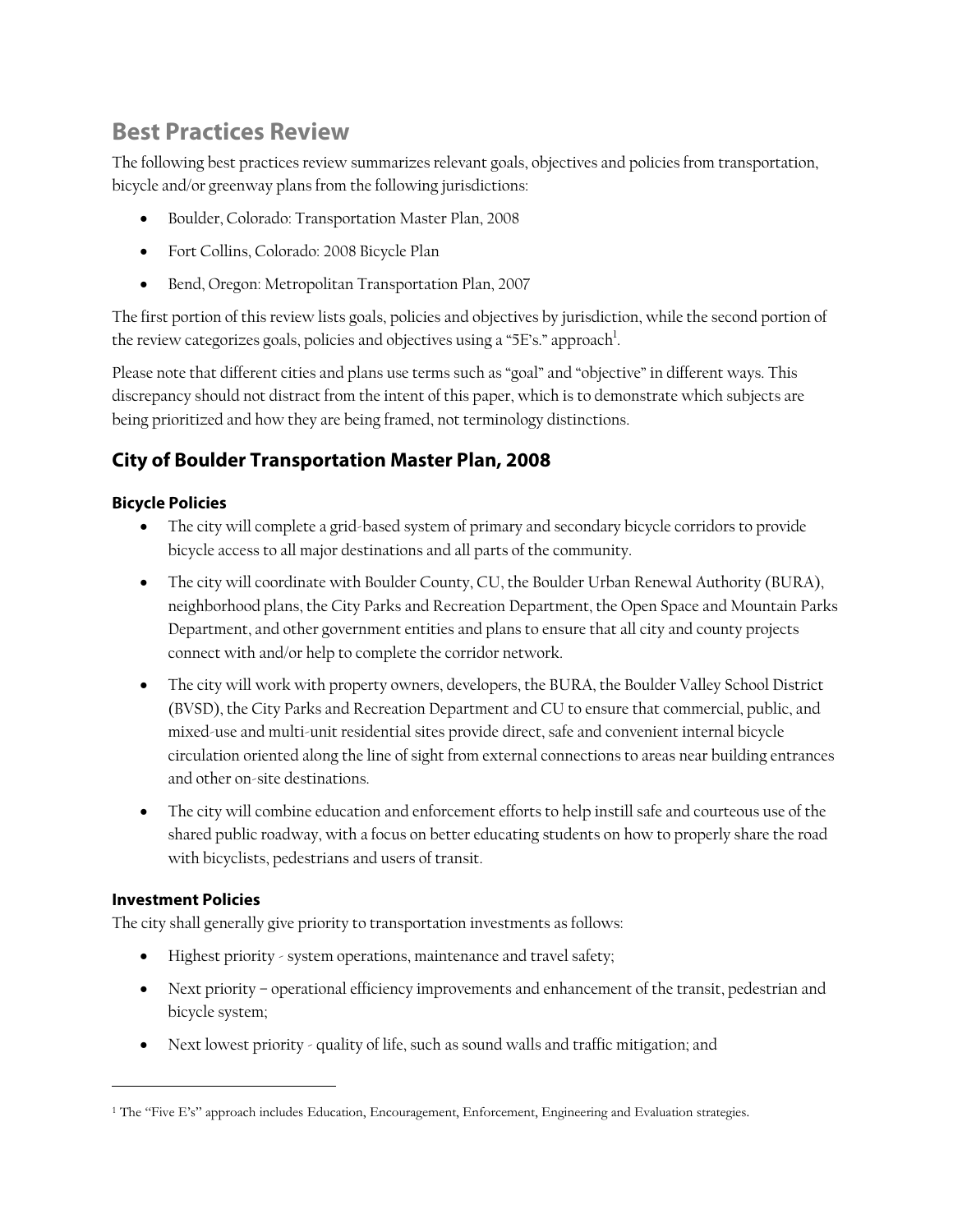Lowest priority - auto capacity additions (new lanes and interchanges).

While the most recent Boulder Transportation Master Plan includes the concise policies above, the Bicycle System Plan element of the 1996 City of Boulder Master Transportation Plan provides additional goals and policies, listed in Appendix A for reference.

## **City of Fort Collins 2008 Bicycle Plan**

#### **Relevant Plan Recommendations**

- Engineering and the Proposed Bikeway Network
	- o Continue and improve maintenance of Priority Commuter Routes.
	- o Improve signal detection loops.
	- o Examine innovative bicycle traffic solutions such as bike boxes and bike boulevards.
- Promoting Bicycling through Education, Encouragement
	- o Maintain existing education and encouragement programs and solicit more participation.
	- o Continue to develop and implement innovative education and encouragement programs, campaigns, and events.
	- o Continue to foster relationships between non-profits, advocacy, and community groups and build public-private partnerships.
	- o Consider the implementation of Cyclovias (car-free events).
	- o Reinforce yield and safety education programs pertaining to bicyclists and other bike lane and trail users.
- Enforcement
	- o Work closely with local enforcement agencies to create innovative, proactive, educational campaigns.
	- o Bridge the gap of understanding between bicyclists and local enforcement agencies by providing current and consistent information.
	- o Coordinate training sessions to ensure knowledge on current local, regional, and national bicycle policies and ordinances.
	- o Establish enforcement techniques for handling special events and protests.
	- o Explore the creation of a Share the Road Safety Class.
	- o Establish "sting" operations in coordination with local enforcement agencies to address bicycle theft and traffic-law evasion by bicyclists.
- Recognizing Economic, Environmental and Community Benefits
	- o Continue to support and encourage infrastructure development, bicycle sporting events, recreational biking, and bicycle facilities.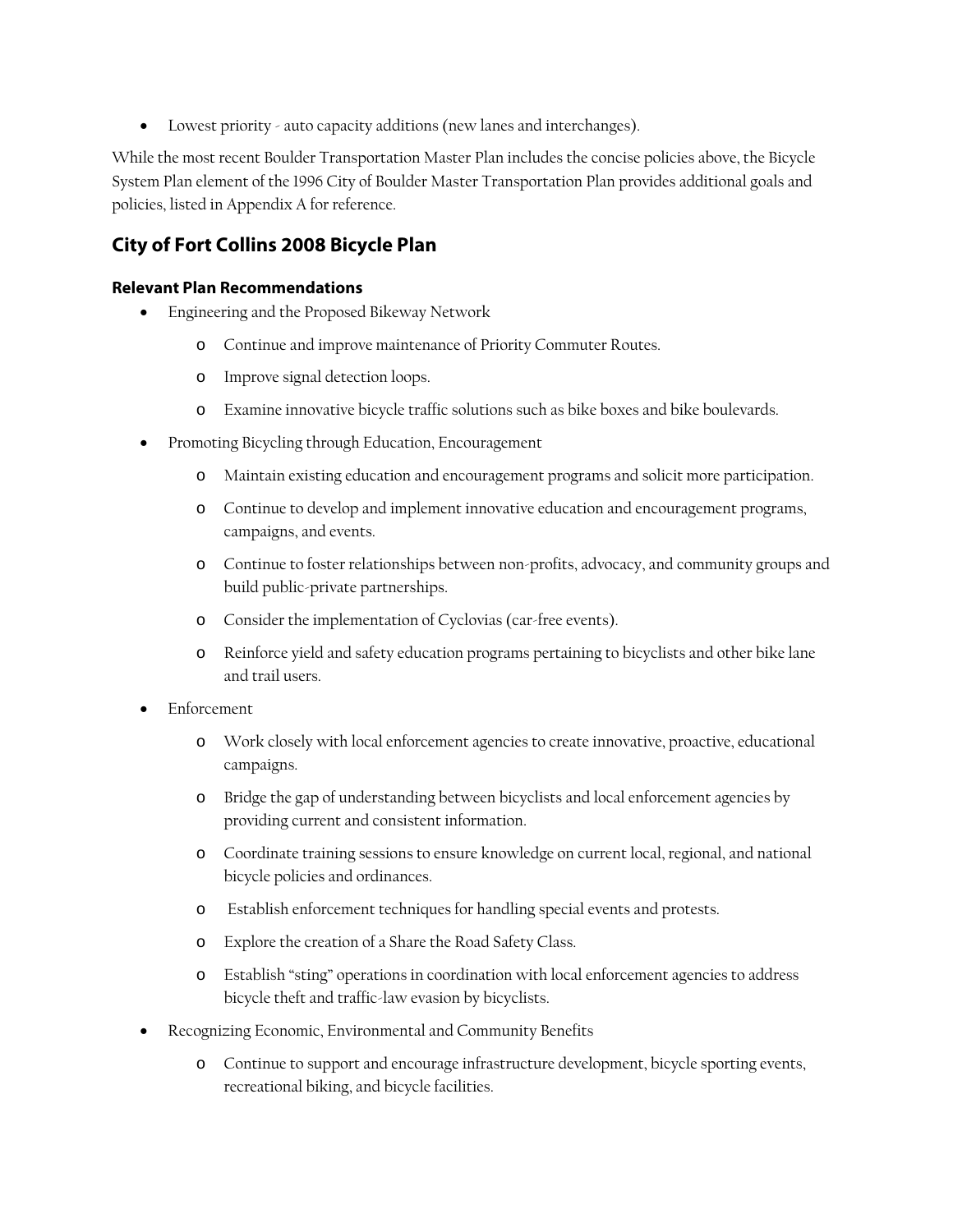- o Use the local bicycle culture to attract employers, new residents, business, and visitors.
- o Encourage bicycle-related businesses and manufacturers.
- o Establish measurement methods for environmental benefits.
- o Coordinate with other City initiatives to measure environmental benefits.
- o Pursue the formation of a Bicycle Advisory Committee (BAC).
- o Pursue the Platinum Level designation with the League of American Bicyclists (LAB).
- o Establish performance measures for bicycle programs and facilities.
- o Maintain support for existing programs.
- o Foster communication amongst the public, non-profit, and private sector to implement the recommendations in the 2008 Bicycle Plan.
- Multi-Modal Connectivity
	- o Expand opportunities for bicycle–transit/bicycle-pedestrian/bicycle-car auto linkage.
	- o Incorporate bicycle parking at transit stops and stations.
	- o Improve and expand bicycle parking throughout the City.
	- o Encourage installation of showers and changing facilities.

#### **Bend Metropolitan Transportation Plan, 2007**

#### **Goals and Objectives**

- Mobility and Balance
	- o Goal 1: Provide a variety of practical and convenient means to move people and goods to, from and within the MPO area.
		- Objective 3: Promote non-motorized modes of transportation by constructing a system of safe and efficient transportation and recreation routes for pedestrians, bicyclists, and equestrians.
	- o Goal 2: Develop a transportation system that serves the needs of all travel modes, provides intermodal connectivity, and provides a range of transportation options throughout the MPO area.
- Safety and Efficiency
	- o Goal 1: Address traffic congestion and problem areas by evaluating the broadest range of transportation solutions, including but not limited to:
		- Operational improvements to maximize the efficiency of existing facilities;
		- Construction of new transportation corridors;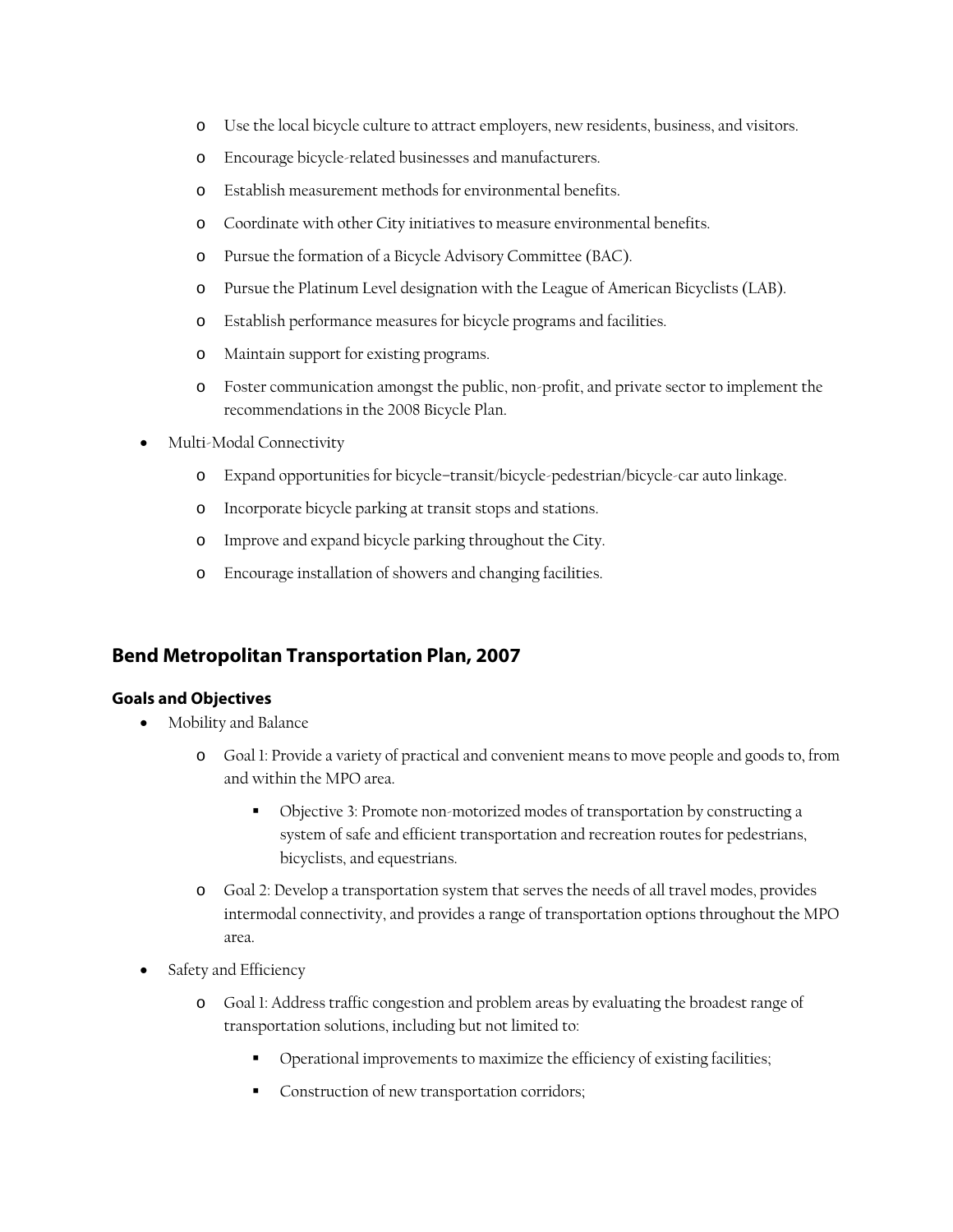- Transportation Demand Management (TDM) bicycle, pedestrian and carpool strategies; and
- Transportation Systems Management (TSM) Intelligent Transportation Systems (ITS), intersection operations and access management.
- o Goal 2: Serve the existing, proposed and future land uses with an efficient and safe transportation network.
- o Goal 3: Design and construct the transportation system to enhance safety for all modes.
	- Objective: In cases where improving safety will also improve efficiency, these projects should receive funding priority.
- Accessibility and Equity
	- o Goal 1: Provide people of all income levels with a wide range of travel options within the MPO area.
	- o Goal 2: Support all Americans with Disabilities Act (ADA) requirements and policies.
- Land Use
	- o Goal 1: Integrate land use and transportation by encouraging land use patterns that provide efficient, compact uses of land that facilitate a reduced number and length of trips.
	- o Goal 3: Promote development that does not rely on primary access to the state transportation system.
- Environment and Livability
	- o Goal 2: Design transportation improvements that protect the environment by preserving air and water quality, minimizing noise impacts and encouraging energy conservation.
	- o Goal 3: Use context sensitive design principles when designing and locating transportation facilities.
- Economic Development
	- o Goal 1: Implement transportation improvements that foster economic development and business vitality.
	- o Goal 2: Develop a transportation network with transportation options that enhance linkages between centers of employment, education, medical facilities and neighborhoods.
	- o Goal 3: Recognize the importance of intermodal connections and maintain adaptable approaches to trends and opportunities that enhance intermodal connections.

#### **Relevant Policies**

 Assist the City, County, State, Forest Service, Park District and public agencies to acquire, develop and maintain a series of trails along the Deschutes River, Tumalo Creek, and the canal system so that these features can be retained as a community asset. Work with these same agencies to identify and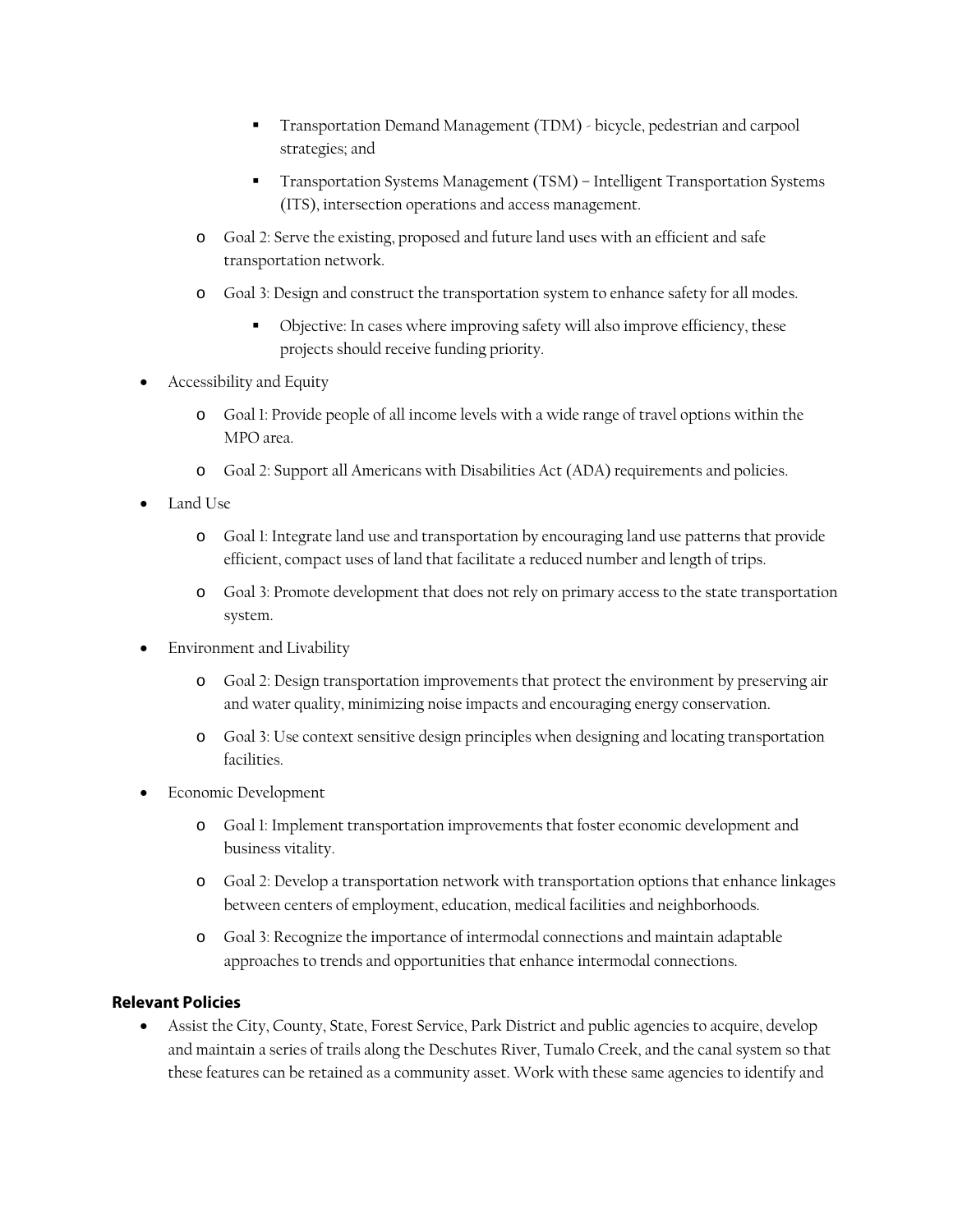develop connections between the Bend Urban Area Bicycle and Trails System and the USFS trail system.

- Assist the City and Park District to acquire, develop and maintain the primary trails designated on the Bend Urban Area - Bicycle and Pedestrian System Plan – TSP: Map Exhibit B.
- Assist the City with developing safe and convenient bicycle and pedestrian circulation to major activity centers, including the downtown, schools, shopping areas and parks. Particular emphasis should be given to east-west access barriers to the downtown area (e.g. the Bend Parkway, the railroad, etc.).
- Work with the City to facilitate easy and safe bicycle and pedestrian crossings of major collector and arterial streets. Work with the City to identify intersection designs that include pedestrian refuges or islands, curb extensions and other elements where needed for pedestrian safety and extend bike lanes to meet intersection crosswalks.
- Work with the city and county to insure that bike lanes or bikeways are included on all new and reconstructed arterials and collectors. Add bike lanes to existing arterial and collector streets with particular emphasis to fill the gaps in the on-street bikeway system. Provide an appropriate means of pedestrian and bicyclist signal actuation at all new or upgraded traffic signal installations.
- Work with the City and County to insure that bicycle and pedestrian facilities are maintained in a manner that promotes use and safety. Perform street repair and maintenance in a manner that does not negatively impact bicycle and pedestrian facilities and their use.
- Work with the City to ensure that bicycle parking facilities are provided at all new multifamily residential, commercial, industrial, recreational, and institutional facilities, major transit stops, transit stations and park and ride lots.
- Encourage the City to establish or maintain accessways, paths, or trails prior to vacating any public easement or right-of-way.
- Work with the City, County, and State to support bicycle and pedestrian education and safety programs.
- Work with the City and the Burlington Northern Santa Fe (BNSF) Railroad to determine where, if possible, railroad right-of-ways could be used also as trail corridors. Provided a joint-use agreement can be reached with BNSF, work with the City to evaluate the entire Rails with Trails Corridor in light of opportunities to augment the local primary trail system.
- Work with the City, County, and Park and Recreation District, to identify funding options for rightof-way acquisition, design, construction and maintenance of priority trails.
- Work with the City, County, and Park and Recreation District to update sidewalk, trail and bike lane systems inventories and identify gaps and missing system segments and prioritize these for completion.
- Work with the City and County to identify specific annual targets for bikeway in-fill projects.
- Work with the City and Park and Recreation District to identify specific annual targets for securing public right-of-ways or easements for trails and constructing trails.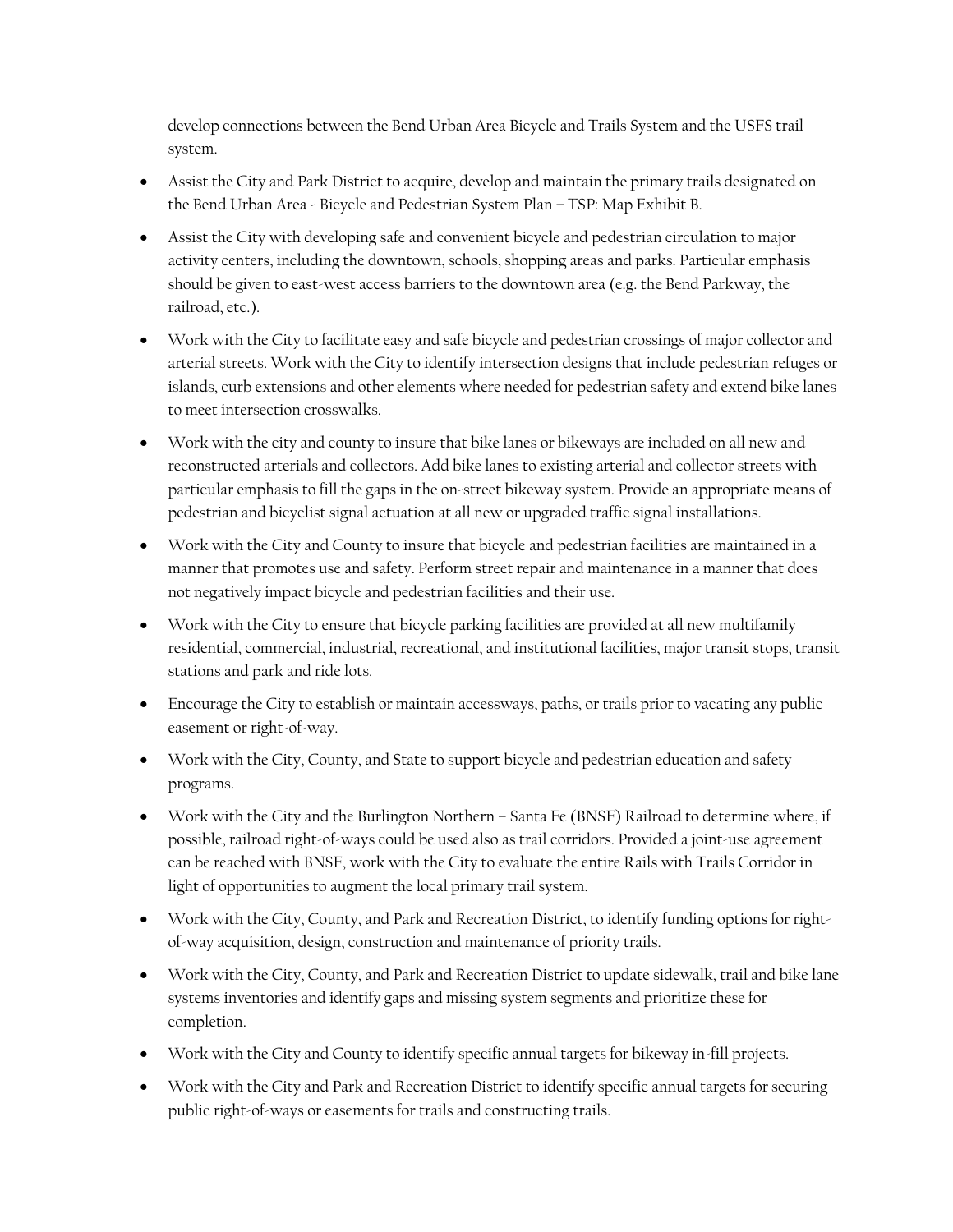## **Summary Tables**

The following tables summarize the relevant goals, objectives and policies of these agencies' transportation and/or bicycle plans for the following "5 E's" categories:

- Engineering (Physical Improvements)
- Education
- Encouragement
- Enforcement
- Evaluation
- Other Relevant Goals, Objectives and Policies

| <b>Jurisdiction</b>  | <b>Goal/Objective/Policy</b>                                                                                                                                                                                                                                                                                                                                                                                                                                                                                                                                                                                                                                                                                                                                                                                                                                                                                                                                          |
|----------------------|-----------------------------------------------------------------------------------------------------------------------------------------------------------------------------------------------------------------------------------------------------------------------------------------------------------------------------------------------------------------------------------------------------------------------------------------------------------------------------------------------------------------------------------------------------------------------------------------------------------------------------------------------------------------------------------------------------------------------------------------------------------------------------------------------------------------------------------------------------------------------------------------------------------------------------------------------------------------------|
| City of Boulder      | • Complete a grid-based system of primary and secondary bicycle corridors to provide<br>bicycle access to all major destinations and all parts of the community.<br>• Coordinate with Boulder County, CU, the Boulder Urban Renewal Authority (BURA),<br>neighborhood plans, the City Parks and Recreation Department, the Open Space and<br>Mountain Parks Department, and other government entities and plans to ensure that all city<br>and county projects connect with and/or help to complete the corridor network.<br>• Work with property owners, developers, the BURA, the Boulder Valley School District<br>(BVSD), the City Parks and Recreation Department and CU to ensure that commercial,<br>public, and mixed-use and multi-unit residential sites provide direct, safe and convenient<br>internal bicycle circulation oriented along the line of sight from external connections to<br>areas near building entrances and other on-site destinations. |
| City of Fort Collins | Continue and improve maintenance of Priority Commuter Routes.<br>$\bullet$<br>Improve signal detection loops.<br>$\bullet$<br>Examine innovative bicycle traffic solutions such as bike boxes and bike boulevards.<br>$\bullet$<br>Incorporate bicycle parking at transit stops and stations.<br>$\bullet$<br>Improve and expand bicycle parking throughout the City.<br>$\bullet$<br>Encourage installation of showers and changing facilities.<br>$\bullet$                                                                                                                                                                                                                                                                                                                                                                                                                                                                                                         |
| City of Bend         | • Provide a variety of practical and convenient means to move people and goods to, from<br>and within the MPO area.<br>• Promote non-motorized modes of transportation by constructing a system of safe and<br>efficient transportation and recreation routes for pedestrians, bicyclists, and equestrians.<br>Develop a transportation system that serves the needs of all travel modes, provides<br>intermodal connectivity, and provides a range of transportation options throughout the<br>MPO area.<br>Address traffic congestion and problem areas by evaluating the broadest range of<br>$\bullet$<br>transportation solutions, including but not limited to:<br>Operational improvements to maximize the efficiency of existing facilities;<br>٠<br>Construction of new transportation corridors;<br>Transportation Demand Management (TDM) - bicycle, pedestrian and carpool<br>٠<br>strategies; and                                                        |

#### Table 1. Goals, Objectives and Policies: Engineering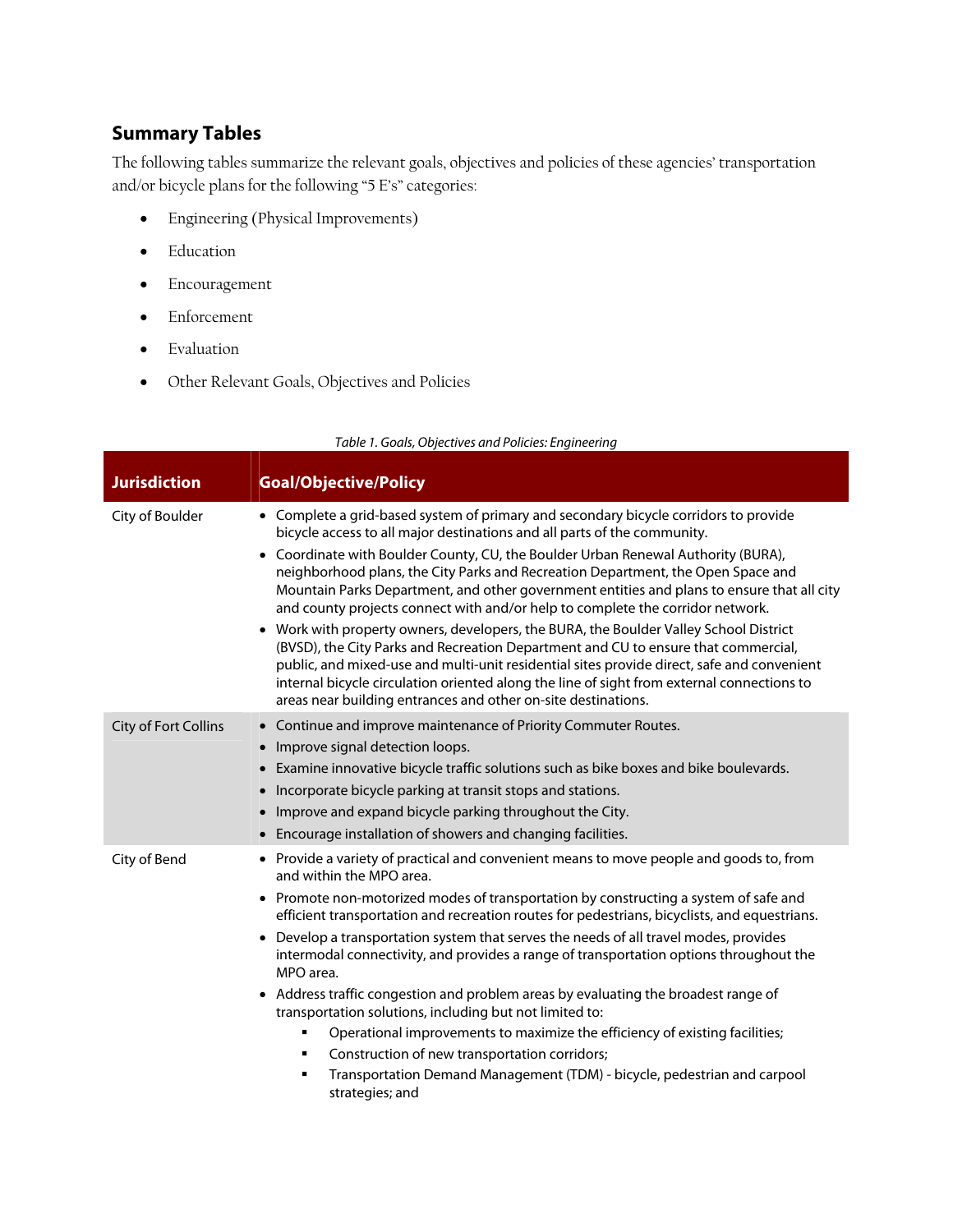- Transportation Systems Management (TSM) Intelligent Transportation Systems (ITS), intersection operations and access management.
- Serve the existing, proposed and future land uses with an efficient and safe transportation network.
- Design and construct the transportation system to enhance safety for all modes.
- Assist the City, County, State, Forest Service, Park District and public agencies to acquire, develop and maintain a series of trails along the Deschutes River, Tumalo Creek, and the canal system so that these features can be retained as a community asset. Work with these same agencies to identify and develop connections between the Bend Urban Area Bicycle and Trails System and the USFS trail system.
- Assist the City and Park District to acquire, develop and maintain the primary trails designated on the Bend Urban Area - Bicycle and Pedestrian System Plan – TSP: Map Exhibit B.
- Assist the City with developing safe and convenient bicycle and pedestrian circulation to major activity centers, including the downtown, schools, shopping areas and parks. Particular emphasis should be given to east-west access barriers to the downtown area (e.g. the Bend Parkway, the railroad, etc.).
- Work with the City to facilitate easy and safe bicycle and pedestrian crossings of major collector and arterial streets. Work with the City to identify intersection designs that include pedestrian refuges or islands, curb extensions and other elements where needed for pedestrian safety and extend bike lanes to meet intersection crosswalks.
- Work with the city and county to insure that bike lanes or bikeways are included on all new and reconstructed arterials and collectors. Add bike lanes to existing arterial and collector streets with particular emphasis to fill the gaps in the on-street bikeway system. Provide an appropriate means of pedestrian and bicyclist signal actuation at all new or upgraded traffic signal installations.
- Work with the City and County to insure that bicycle and pedestrian facilities are maintained in a manner that promotes use and safety. Perform street repair and maintenance in a manner that does not negatively impact bicycle and pedestrian facilities and their use.
- Work with the City to ensure that bicycle parking facilities are provided at all new multifamily residential, commercial, industrial, recreational, and institutional facilities, major transit stops, transit stations and park and ride lots.
- Encourage the City to establish or maintain accessways, paths, or trails prior to vacating any public easement or right-of-way.
- Work with the City and the Burlington Northern Santa Fe (BNSF) Railroad to determine where, if possible, railroad right-of-ways could be used also as trail corridors. Provided a joint-use agreement can be reached with BNSF, work with the City to evaluate the entire Rails with Trails Corridor in light of opportunities to augment the local primary trail system.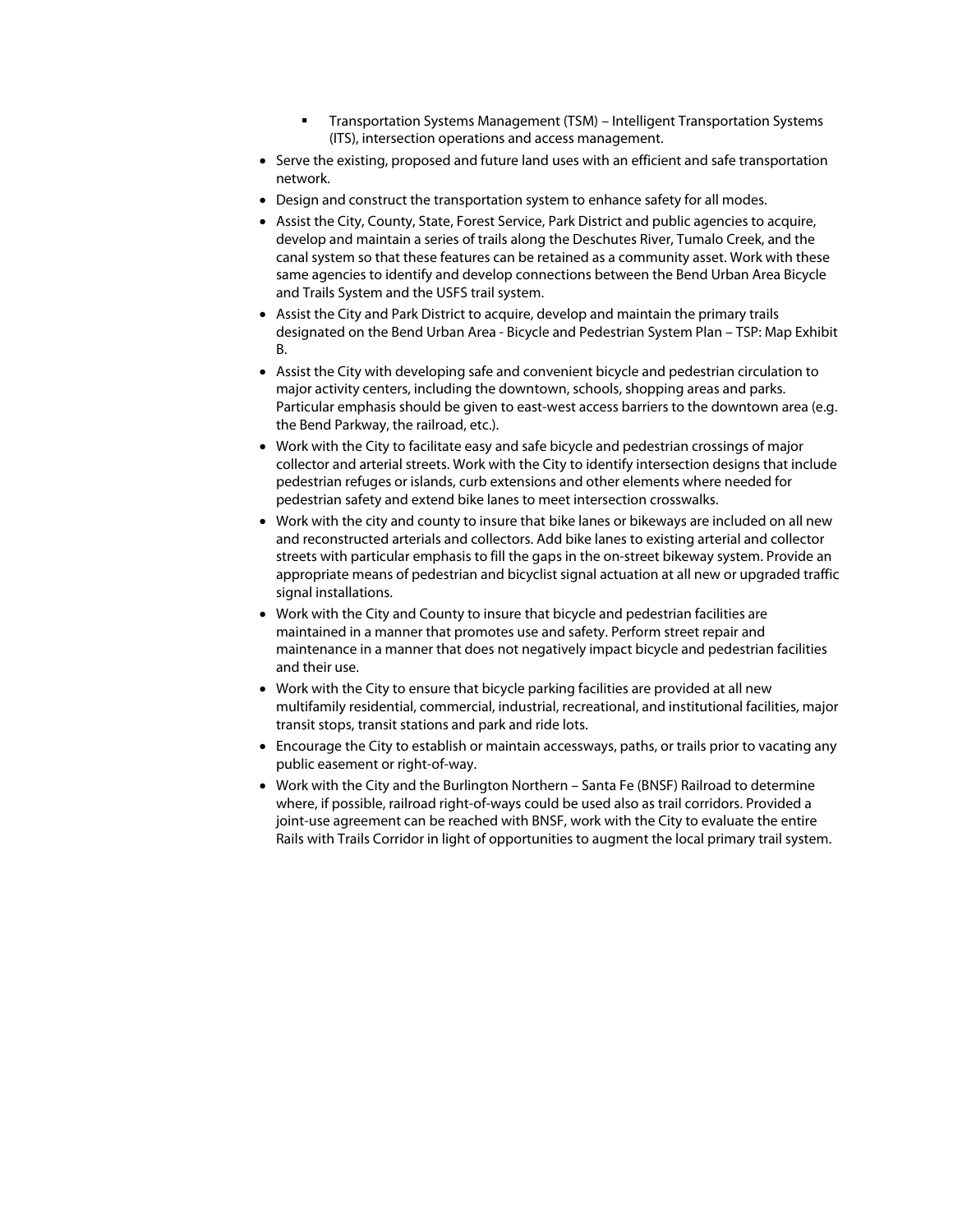#### Table 2. Goals, Objectives and Policies: Education

| <b>Jurisdiction</b>  | <b>Goal/Objective/Policy</b>                                                                                                                                                                                                                                                                                                                                                                                                                                                                                                                                                                                                                                                                                                                                                                                                                                                                                              |
|----------------------|---------------------------------------------------------------------------------------------------------------------------------------------------------------------------------------------------------------------------------------------------------------------------------------------------------------------------------------------------------------------------------------------------------------------------------------------------------------------------------------------------------------------------------------------------------------------------------------------------------------------------------------------------------------------------------------------------------------------------------------------------------------------------------------------------------------------------------------------------------------------------------------------------------------------------|
| City of Boulder      | Combine education and enforcement efforts to help instill safe and courteous use of the<br>shared public roadway, with a focus on better educating students on how to properly share<br>the road with bicyclists, pedestrians and users of transit.                                                                                                                                                                                                                                                                                                                                                                                                                                                                                                                                                                                                                                                                       |
| City of Fort Collins | • Maintain existing education and encouragement programs and solicit more participation.<br>• Continue to develop and implement innovative education and encouragement programs,<br>campaigns, and events.<br>• Continue to foster relationships between non-profits, advocacy, and community groups<br>and build public-private partnerships.<br>• Reinforce yield and safety education programs pertaining to bicyclists and other bike lane<br>and trail users.<br>• Work closely with local enforcement agencies to create innovative, proactive, educational<br>campaigns.<br>• Bridge the gap of understanding between bicyclists and local enforcement agencies by<br>providing current and consistent information.<br>• Coordinate training sessions to ensure knowledge on current local, regional, and national<br>bicycle policies and ordinances.<br>• Explore the creation of a Share the Road Safety Class. |
| City of Bend         | Work with the City, County, and State to support bicycle and pedestrian education and safety<br>programs.                                                                                                                                                                                                                                                                                                                                                                                                                                                                                                                                                                                                                                                                                                                                                                                                                 |

| <b>Jurisdiction</b>  | <b>Goal/Objective/Policy</b>                                                                                                                                                                                                                                                                                                                                                                                                                                                                                                                                                                                                                                                                                             |
|----------------------|--------------------------------------------------------------------------------------------------------------------------------------------------------------------------------------------------------------------------------------------------------------------------------------------------------------------------------------------------------------------------------------------------------------------------------------------------------------------------------------------------------------------------------------------------------------------------------------------------------------------------------------------------------------------------------------------------------------------------|
| City of Boulder      | N/A                                                                                                                                                                                                                                                                                                                                                                                                                                                                                                                                                                                                                                                                                                                      |
| City of Fort Collins | • Maintain existing education and encouragement programs and solicit more participation.<br>• Continue to develop and implement innovative education and encouragement programs,<br>campaigns, and events.<br>• Continue to foster relationships between non-profits, advocacy, and community groups<br>and build public-private partnerships.<br>• Consider the implementation of Cyclovias (car-free events).<br>• Continue to support and encourage infrastructure development, bicycle sporting events,<br>recreational biking, and bicycle facilities.<br>• Use the local bicycle culture to attract employers, new residents, business, and visitors.<br>• Encourage bicycle-related businesses and manufacturers. |
| City of Bend         | N/A                                                                                                                                                                                                                                                                                                                                                                                                                                                                                                                                                                                                                                                                                                                      |

#### Table 3. Goals, Objectives and Policies: Encouragement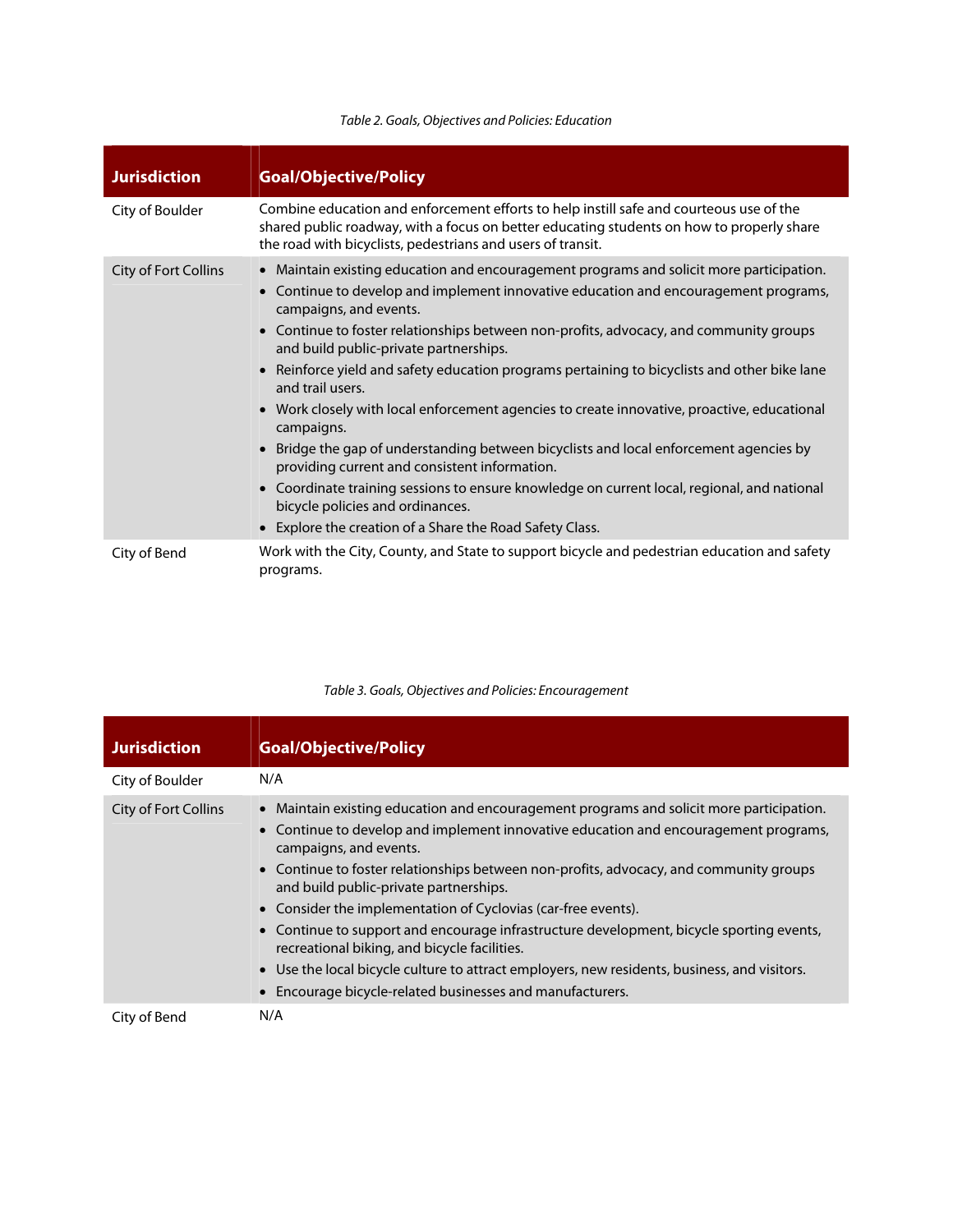| <b>Jurisdiction</b>  | <b>Goal/Objective/Policy</b>                                                                                                                                                                                                                                                                                                                                                                                                                                                                                                                                                                                                                                                             |
|----------------------|------------------------------------------------------------------------------------------------------------------------------------------------------------------------------------------------------------------------------------------------------------------------------------------------------------------------------------------------------------------------------------------------------------------------------------------------------------------------------------------------------------------------------------------------------------------------------------------------------------------------------------------------------------------------------------------|
| City of Boulder      | Combine education and enforcement efforts to help instill safe and courteous use of the<br>shared public roadway, with a focus on better educating students on how to properly share<br>the road with bicyclists, pedestrians and users of transit.                                                                                                                                                                                                                                                                                                                                                                                                                                      |
| City of Fort Collins | • Work closely with local enforcement agencies to create innovative, proactive, educational<br>campaigns.<br>• Bridge the gap of understanding between bicyclists and local enforcement agencies by<br>providing current and consistent information.<br>• Coordinate training sessions to ensure knowledge on current local, regional, and national<br>bicycle policies and ordinances.<br>• Establish enforcement techniques for handling special events and protests.<br>• Explore the creation of a Share the Road Safety Class.<br>• Establish "sting" operations in coordination with local enforcement agencies to address<br>bicycle theft and traffic-law evasion by bicyclists. |
| City of Bend         | N/A                                                                                                                                                                                                                                                                                                                                                                                                                                                                                                                                                                                                                                                                                      |

#### Table 4. Goals, Objectives and Policies: Enforcement

#### Table 5. Goals, Objectives and Policies: Evaluation

| <b>Jurisdiction</b>  | <b>Goal/Objective/Policy</b>                                                                                                                                                                                                                                                                                                                                                                                                                                                                                |
|----------------------|-------------------------------------------------------------------------------------------------------------------------------------------------------------------------------------------------------------------------------------------------------------------------------------------------------------------------------------------------------------------------------------------------------------------------------------------------------------------------------------------------------------|
| City of Boulder      | N/A                                                                                                                                                                                                                                                                                                                                                                                                                                                                                                         |
| City of Fort Collins | • Establish measurement methods for environmental benefits.<br>• Coordinate with other City initiatives to measure environmental benefits.<br>• Pursue the formation of a Bicycle Advisory Committee (BAC).<br>• Pursue the Platinum Level designation with the League of American Bicyclists (LAB).<br>• Establish performance measures for bicycle programs and facilities.                                                                                                                               |
| City of Bend         | • Work with the City, County, and Park and Recreation District to update sidewalk, trail and<br>bike lane systems inventories and identify gaps and missing system segments and prioritize<br>these for completion.<br>• Work with the City and County to identify specific annual targets for bikeway in-fill projects.<br>• Work with the City and Park and Recreation District to identify specific annual targets for<br>securing public right-of-ways or easements for trails and constructing trails. |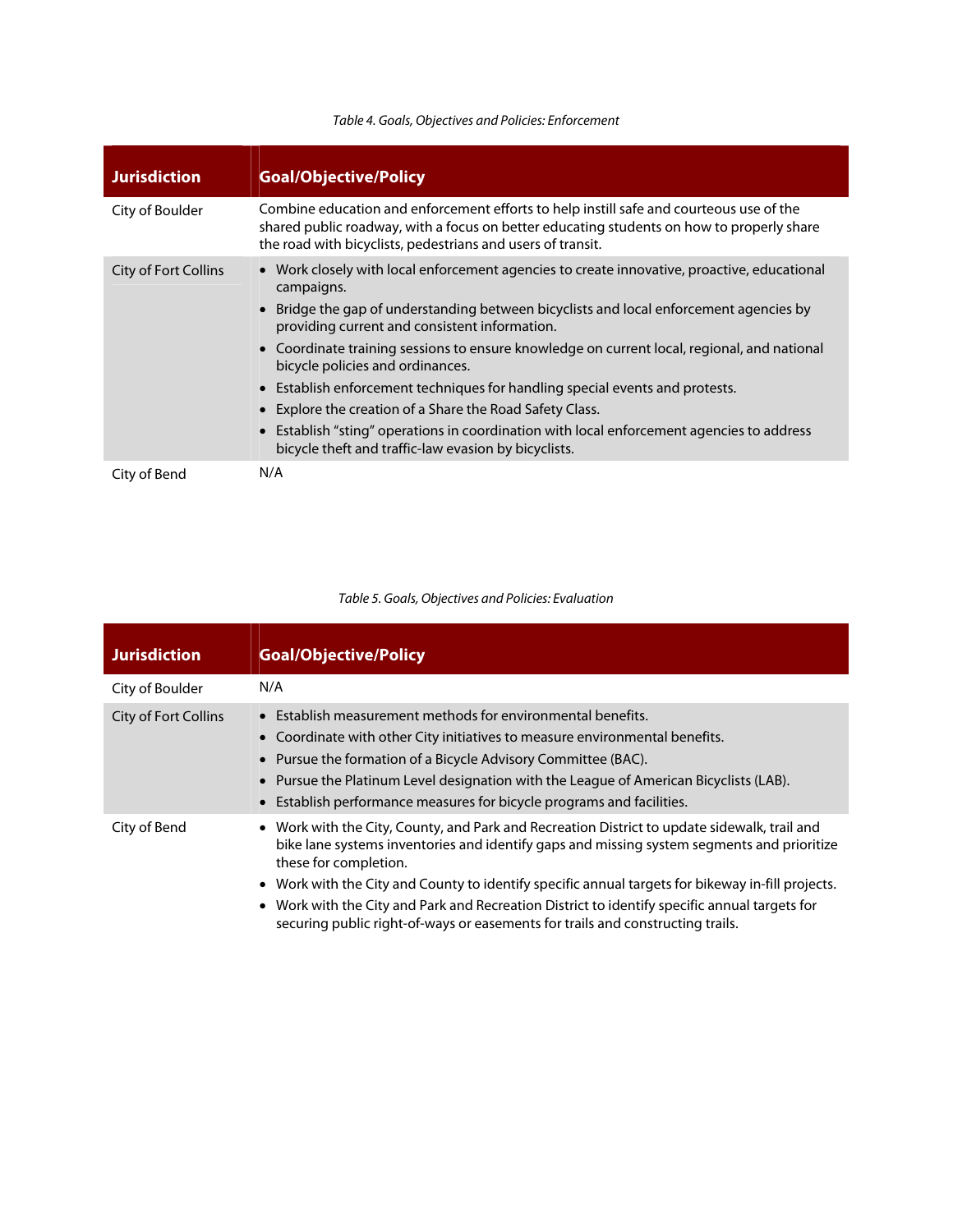#### Table 6. OtherRelevant Goals, Objectives and Policies

| <b>Jurisdiction</b>  | <b>Goal/Objective/Policy</b>                                                                                                                                                                                                                                                                                                                                                                                                                                                                                                                                                                                                                                                                                                                                                                                                                                                                                                                                                                                                                                                                                                                                                                                                                                                                                                                                                                         |
|----------------------|------------------------------------------------------------------------------------------------------------------------------------------------------------------------------------------------------------------------------------------------------------------------------------------------------------------------------------------------------------------------------------------------------------------------------------------------------------------------------------------------------------------------------------------------------------------------------------------------------------------------------------------------------------------------------------------------------------------------------------------------------------------------------------------------------------------------------------------------------------------------------------------------------------------------------------------------------------------------------------------------------------------------------------------------------------------------------------------------------------------------------------------------------------------------------------------------------------------------------------------------------------------------------------------------------------------------------------------------------------------------------------------------------|
| City of Boulder      | Give priority to transportation investments as follows:<br>Highest priority - system operations, maintenance and travel safety;<br>Next priority - operational efficiency improvements and enhancement of the transit,<br>٠<br>pedestrian and bicycle system;<br>Next lowest priority - quality of life, such as sound walls and traffic mitigation; and<br>٠<br>Lowest priority - auto capacity additions (new lanes and interchanges).                                                                                                                                                                                                                                                                                                                                                                                                                                                                                                                                                                                                                                                                                                                                                                                                                                                                                                                                                             |
| City of Fort Collins | • Maintain support for existing programs.<br>• Foster communication amongst the public, non-profit, and private sector to implement the<br>recommendations in the 2008 Bicycle Plan.<br>• Expand opportunities for bicycle-transit/bicycle-pedestrian/bicycle-car auto linkage.                                                                                                                                                                                                                                                                                                                                                                                                                                                                                                                                                                                                                                                                                                                                                                                                                                                                                                                                                                                                                                                                                                                      |
| City of Bend         | Provide people of all income levels with a wide range of travel options within the MPO area.<br>٠<br>• Support all Americans with Disabilities Act (ADA) requirements and policies.<br>• Integrate land use and transportation by encouraging land use patterns that provide<br>efficient, compact uses of land that facilitate a reduced number and length of trips.<br>• Promote development that does not rely on primary access to the state transportation<br>system.<br>• Design transportation improvements that protect the environment by preserving air and<br>water quality, minimizing noise impacts and encouraging energy conservation.<br>• Use context sensitive design principles when designing and locating transportation<br>facilities.<br>• Implement transportation improvements that foster economic development and business<br>vitality.<br>• Develop a transportation network with transportation options that enhance linkages<br>between centers of employment, education, medical facilities and neighborhoods.<br>• Recognize the importance of intermodal connections and maintain adaptable approaches<br>to trends and opportunities that enhance intermodal connections.<br>• Work with the City, County, and Park and Recreation District, to identify funding options for<br>right-of-way acquisition, design, construction and maintenance of priority trails. |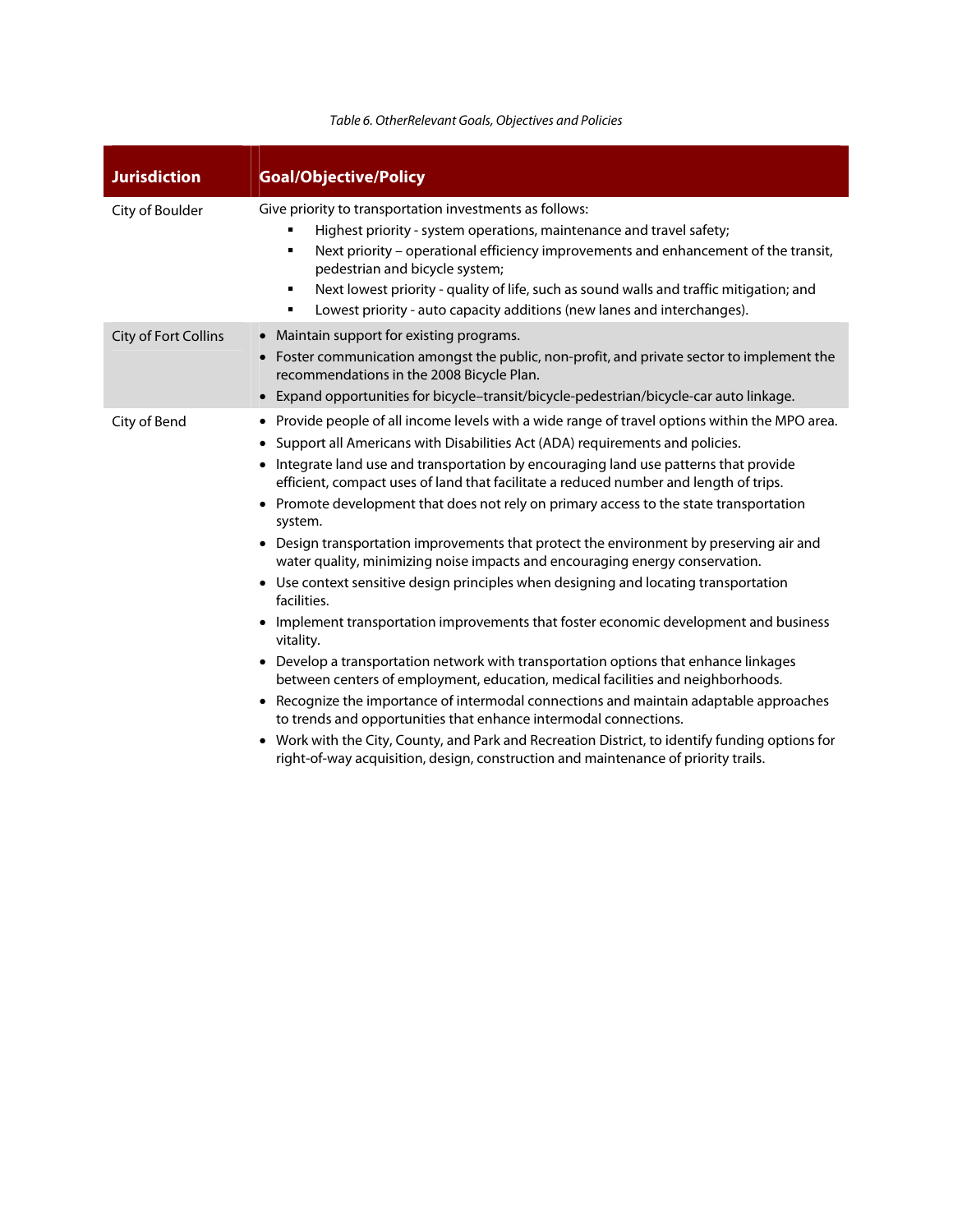## **Summary Findings**

Cheyenne's On-Street Bikeway and Greenway Plans should establish goals, objectives, and policies that incorporate elements of these best practices. The following section summarizes key elements of each goal theme identified above.

- Many goals, objectives and policies are focused on engineering or physical improvements. These statements on physical improvements emphasize creating complete networks, providing connectivity, maintaining facilities and providing support facilities such as bicycle parking. The City of Fort Collins also prioritizes exploring innovative treatments. The City of Bend also puts an emphasis on trail network development and maintenance.
- Safety education is an important part of all of the plans reviewed, particularly the Fort Collins Bicycle Plan, which emphasizes expanding education programs and fostering relationships with community partners and local law enforcement.
- The City of Fort Collins sets out to encourage bicycling through events such as Ciclovias, recreational bicycling, and taking advantage of the local bicycle culture. The City of Boulder addresses encouragement in the goals and policies of their 1996 Plan, but not their most recent plan.
- **Enforcement is important for both Boulder and Fort Collins, with an emphasis on improving safety and** road/path conditions for all users.
- The City of Fort Collins and the City of Bend establish evaluation goals or policies, such as establishing targets or measures. The City of Boulder's 1996 Transportation Master Plan (located in Appendix A) also includes a specific mode share goal to increase bicycle mode share by at least 4% by the year 2020.
- Finally, land use, environmental issues, funding priorities, equity, economic development and intermodal/regional connections are other themes that are addressed by these plans.

## **Recommendations and Application of Best Practices to the Cheyenne Metropolitan Area**

Based on the review of existing Cheyenne-area plan policies and best practices from other communities, the following points should be taken into consideration when developing policies, goals and objectives for the On-Street Bicycle Plan and Greenways Plan Update.

- Consider structuring policies, goals and objectives according to the 5'E's. This approach is consistent with the approach taken by many Safe Routes to School Programs and the *Wyoming State Bicycle and Pedestrian Plan*. This format emphasizes the multi-faceted approach that will make Cheyenne a premier cycling destination.
- Clearly define the terms "policy," "goal," and "objective" in relationship to the other Cheyenne area planning initiatives. For example, *Plan Cheyenne* documents often reference "principles" and "policies" rather than "goals" and "objectives."
- Use relevant goals from existing planning efforts as the basis for the On-Street Bicycle Plan and Greenway Plan Update goals to increase cohesion of local plans. For example, the *Plan Cheyenne Community Plan* Policy 2.1: "A community-wide primary trail system that connects major destinations" could become a primary "Engineering" goal in the *Greenway Plan Update*.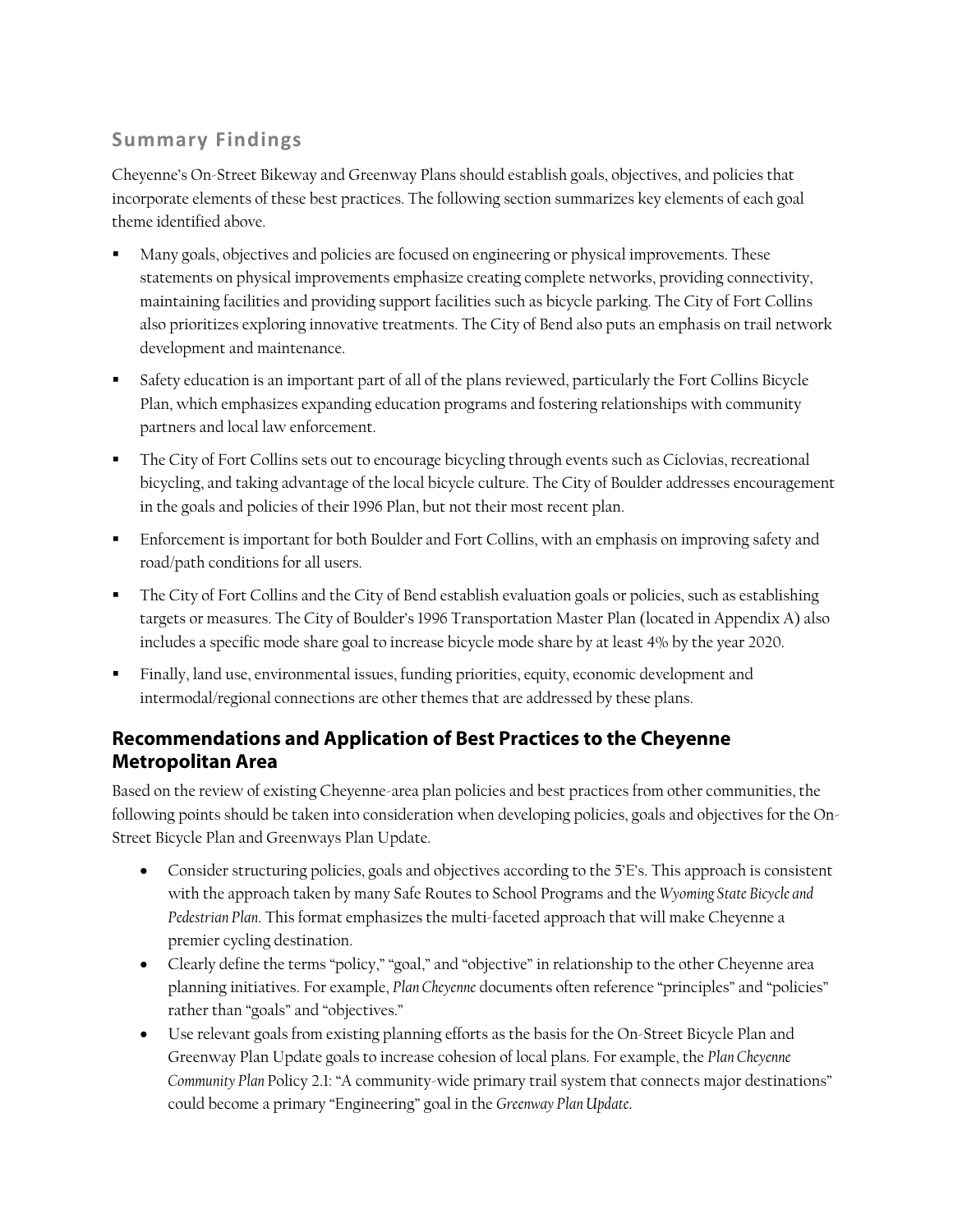- Include a statement addressing safety through ongoing bicycle and motorist education.
- Recognize the continuing need for jurisdictional coordination and cooperation for facility construction and maintenance.
- Establish desired outcomes within goals and policies (e.g., a reduction in reported bicycle crashes, increased cycling mode share and miles of on-street bikeway or greenway constructed).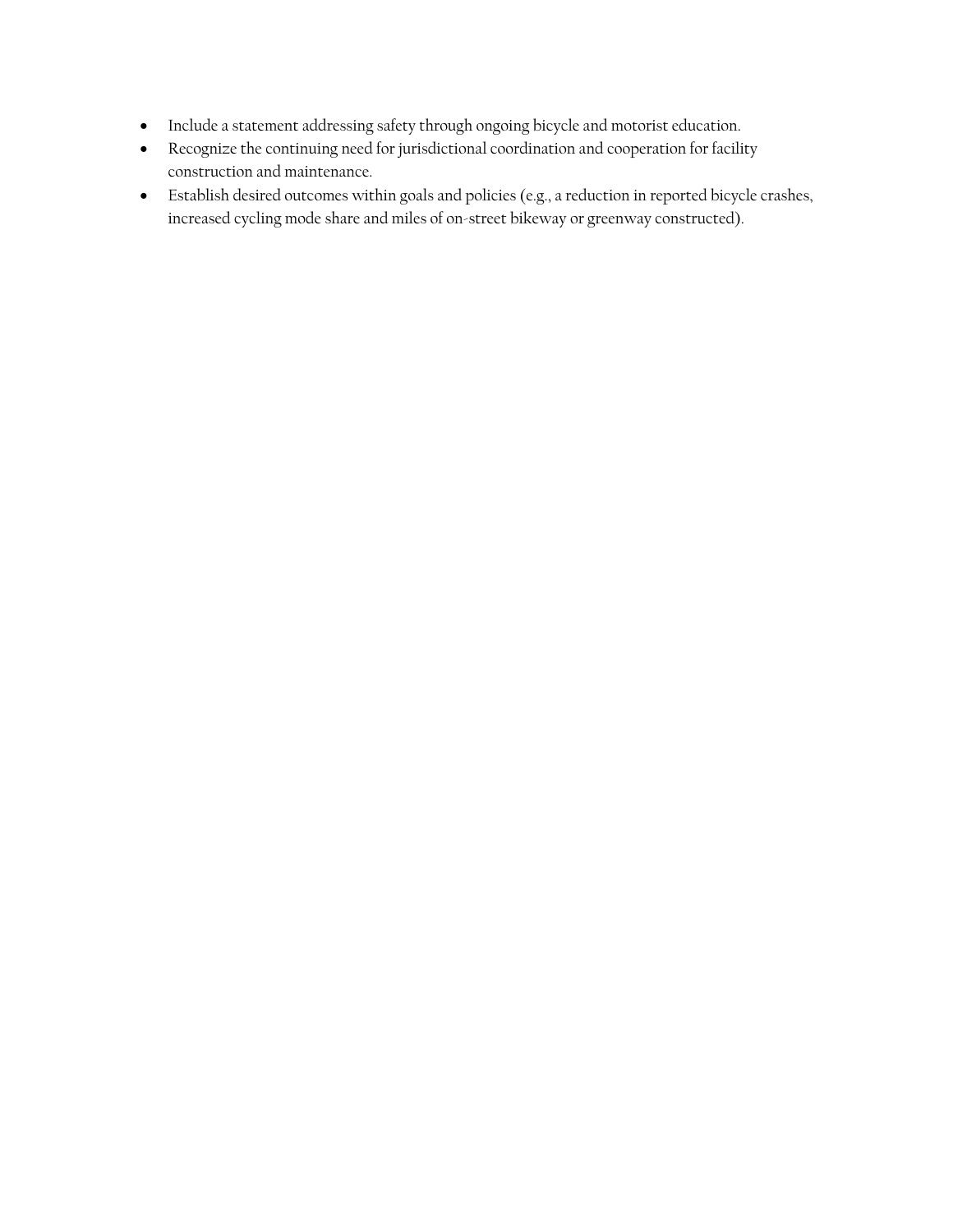## **Appendix A: Goals and Policies from the 1996 City of Boulder Transportation Master Plan, Bicycle System Plan Element**

#### **Goal Statements**

- To increase bicycle mode share by at least 4% by the year 2020.
- To develop a mechanism for gathering continued input from the public on the bicycle system and to establish partnerships with various entities within the City and County in order to develop and improve the bicycle system.
- To develop a continuous bicycle system with access to major destination areas and to maintain the system so that it provides safe and convenient travel.
- To design and construct bicycle facilities in ways that encourage bicycle riding, provide for safer interaction with other modes, and better integrate bicyclists into the roadway system.
- To develop an urban form which is characterized by people-oriented land use patterns and which enables people to walk or ride their bicycles to destination areas.
- To complete the missing links in the regional system and to provide continuous bicycle facilities and good bicycle-transit integration between the City of Boulder and her neighboring cities.
- To develop local recognition of the bicycle as a legitimate form of transportation.
- To increase transportation safety for all modes through education and enforcement efforts.

#### **Policies**

Physical System

- The City will separate pedestrian and bicycle travel on multi-use path facilities wherever possible through the use of path marking, signs or construction of separate facilities. (1989 TMP)
- The City will ensure that all streets are made safe and accessible to bicycles and will consider bicycle needs in all road projects. (1989 TMP)
- The City will construct bicycle facilities on all roads of collector or arterial status. Where it is not possible to construct on-street bicycle lanes on roads of collector or arterial status, the City will construct a wide outside curb lane with a minimum width of 14 feet exclusive of the gutter pan. (1989 TMP)
- The City will develop a set of corridor tables and diagrams which will provide detailed information on the improvements needed along each corridor. These tables will be updated every five years.
- The City will actively work to complete the corridor network through a combination of CIP funding, federal funding, street projects and opportunities which arise through the development and redevelopment process.
- The City will use the development review process, the Greenways Master Plan, the Parks and Recreation Master Plan, and other city planning efforts to find new opportunities to provide connections for bicycles to and from the corridor network and to ensure that all development and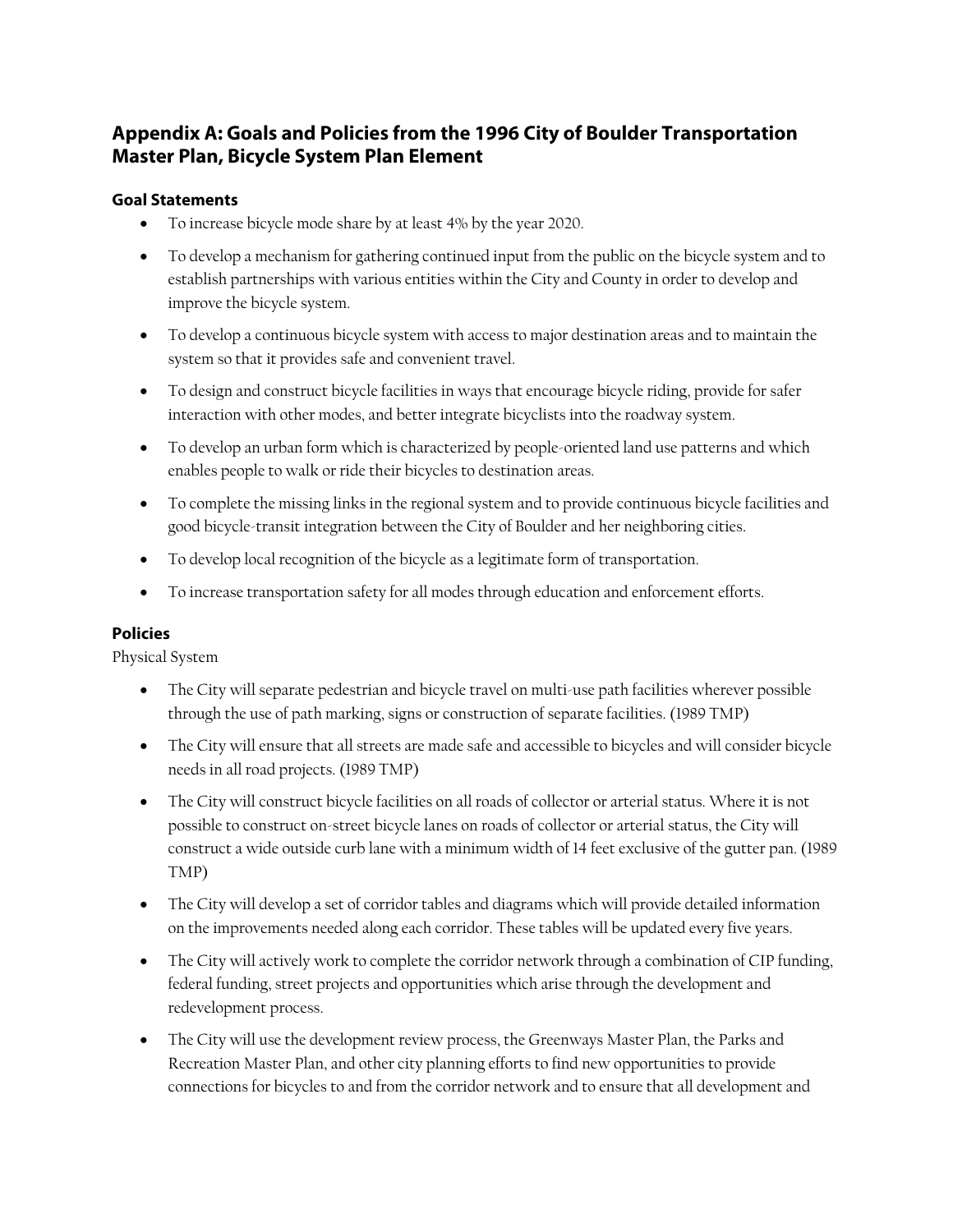redevelopment projects incorporate the proposed improvements to the corridor network which are documented in the corridor tables.

 The City will continue to work to improve conditions for bicyclists through maintenance practice, equipment and technology.

Design Guidelines

- The City will use street markings, signs, raised crosswalks, intersection geometry, restricted turn movements, and intersection reconstruction opportunities to improve intersection safety where bicycle facilities intersect with curb cuts or roads. (1989 TMP)
- The City will continue to install bicycle-activated loop detectors at every actuated approach to every signal throughout the corridor network. (1989 TMP)
- The City will use the preferred standard for bicycle lane width whenever possible for new construction. The City will use road construction projects as opportunities to upgrade existing bicycle lanes to meet the new preferred standards.

Bicycle Access

- The City will encourage new development and redevelopment projects to provide shower and changing facilities for employees. (1989 TMP)
- The City will ensure that bicycle access and circulation are considered in all phases of the planning process.
- The City will require all new development and redevelopment projects to provide two bicycle parking racks for every ten automobile spaces.
- The City will design a unique system of signs denoting the primary and secondary corridors by name, symbol and/or color, to be placed at regular intervals along these corridors. The City will incorporate internationally recognized symbols into the design.
- The City will design a series of "you are here" maps to be placed at all major destination areas and other strategic locations along the primary and secondary corridor system; these maps will include the primary and secondary corridors, existing bicycle facilities and destination areas.

Regional and Intermodal Connections

- The City will ensure that every regional facility planned or already developed by Boulder County is connected to a Primary and Secondary Corridor.
- The City will ensure that every transit center and park and Ride facility is connected to a Primary and Secondary Corridor.
- The City will work with Boulder County, the Denver Regional Council of Governments (DRCOG), and other city governments to ensure that bicycle facilities or adequate shoulders are included in all road construction projects.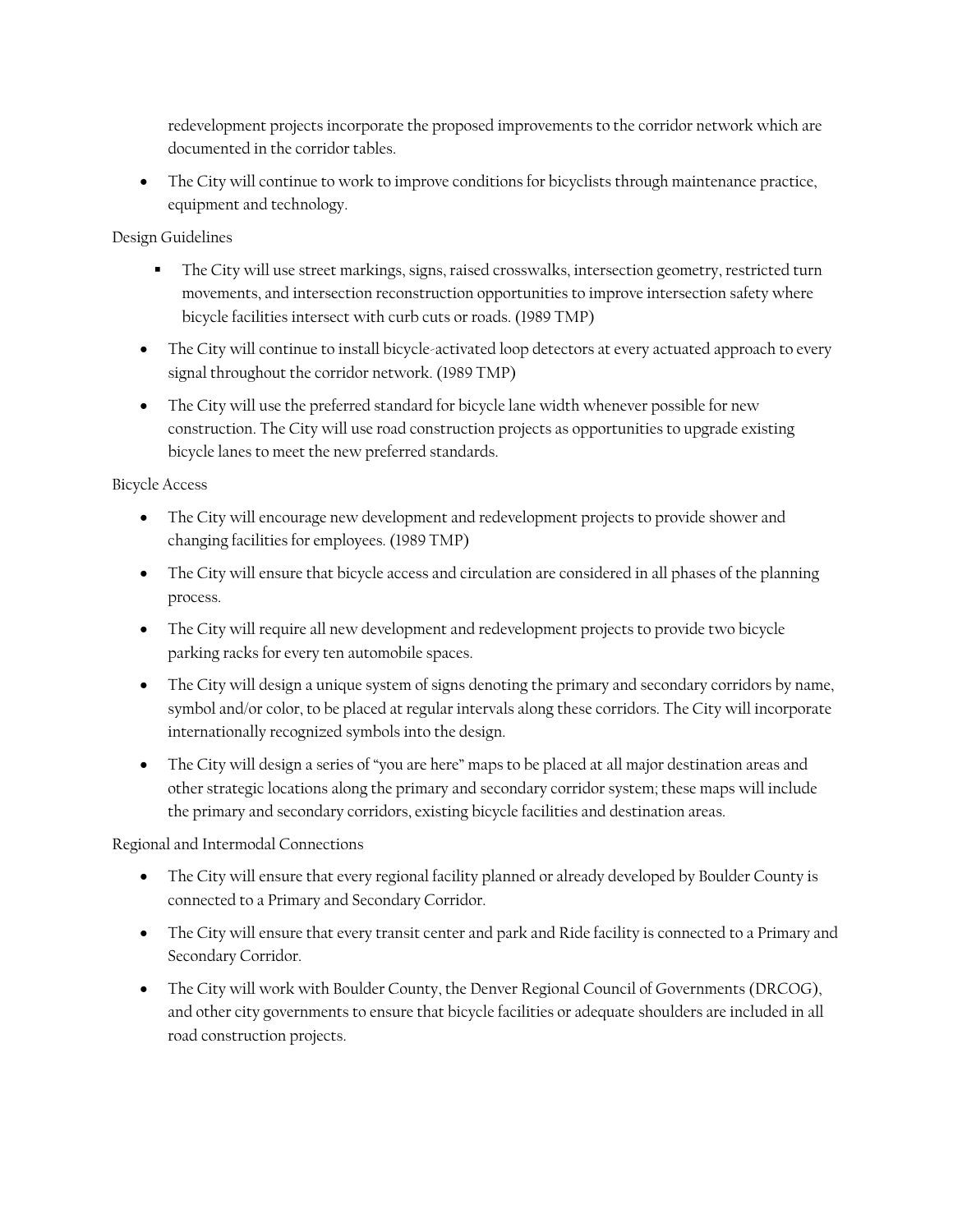- The City will work with the Regional Transportation District (RTD), Boulder County and other city governments to provide for direct bicycle access from the corridor network to the bicycle parking area at all transit centers and park and Ride facilities throughout the region.
- The City will work with RTD, Boulder County and other city governments to provide bicycle lockers or secure, covered bicycle parking at all transit centers and park and Ride facilities within the region.
- The City will work with RTD to provide secure bicycle parking at transit stops throughout the City.
- The City will work with RTD to ensure that all Boulder transit routes accommodate bikes on buses by 1996.

Encouragement and TDM

- The City will continue to expand upon Bike Week events. (1989 TMP)
- The City will assist employers in establishing an employee transportation coordinator (ETC) whose job is to disseminate information on alternative transportation, including the bicycle system, and to increase awareness and support of alternative modes within the workplace. (1989 TMP)
- The City will encourage or assist employers to provide secure and convenient bicycle parking, showers and lockers and the workplace. (1989 TMP)
- The City will collaborate with manufacturers, retailers and employers to offer discounts on bicycling gear for employees who bike to work.
- The City will involve bicycle shops and organizations in community education by utilizing their expertise to sponsor maintenance clinics, training rides and other events.
- The City will allow developers a reduction in minimum automobile parking space requirements in exchange for commitments to increased bicycle access and bicycle mode share, such as bike parking, shower and locker facilities, and employee incentive programs.

Education and Enforcement

- The City will continue to work with BVSD to present bicycle safety rodeos and transportation safety assemblies designed to teach safe riding habits and the rules of the road to young cyclists. (1989 TMP)
- The City will place brochures in packets going to CU students, bicycle stores and public places which contain information about sharing the roads along with transit routes and schedules and bicycle facility maps. (1989 TMP)
- The City will work with the state legislature to add a non-motorized portion to the State Motor Vehicle test which includes questions on appropriate behavior of motorized vehicles towards bicyclists and pedestrians. (1989 TMP)
- The City will establish a "Close Call" Hot Line to better identify high hazard locations and to pinpoint violations which lead to accidents.
- The City will collaborate with the Boulder Valley School District (BVSD), the University of Colorado, and private and public driving schools to better educate students on how to properly share the road with bicyclists, pedestrians and users of transits.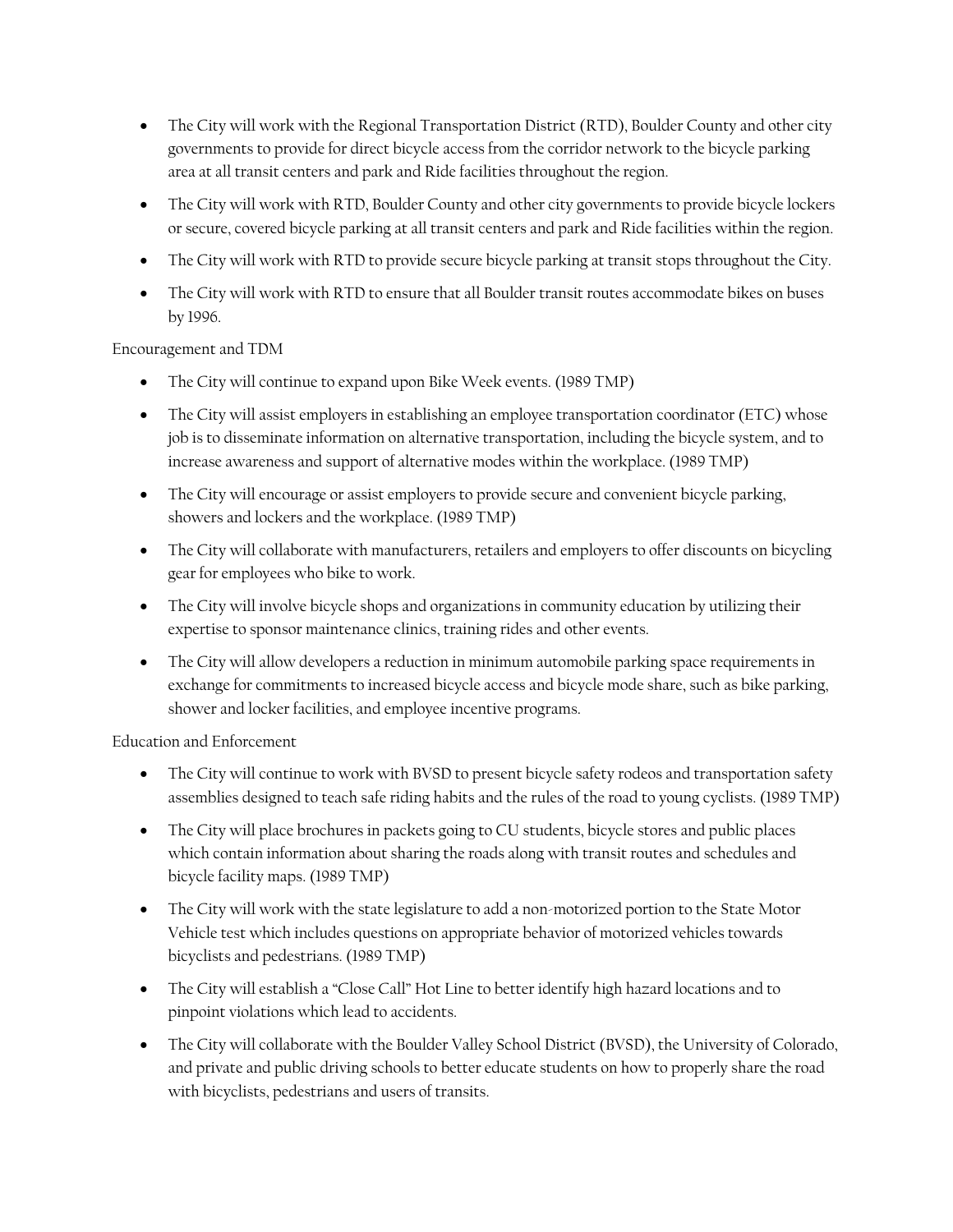- The City will work with the University of Colorado to provide materials and instruction on bicycle safety and the "share the road" campaign and to institute a mandatory orientation session on these issues for all incoming students.
- The City will develop a strong "Share the Road" public education campaign to foster increased courtesy and respect among all modes.
- The City will develop a "Driving with Bicyclists" seminar which teaches automobile drivers about sharing the road with cyclists, emphasizing the rights and responsibilities of all road users. This will be available to the general public, to professional drivers, and for motorists who commit traffic violations involving cyclists.